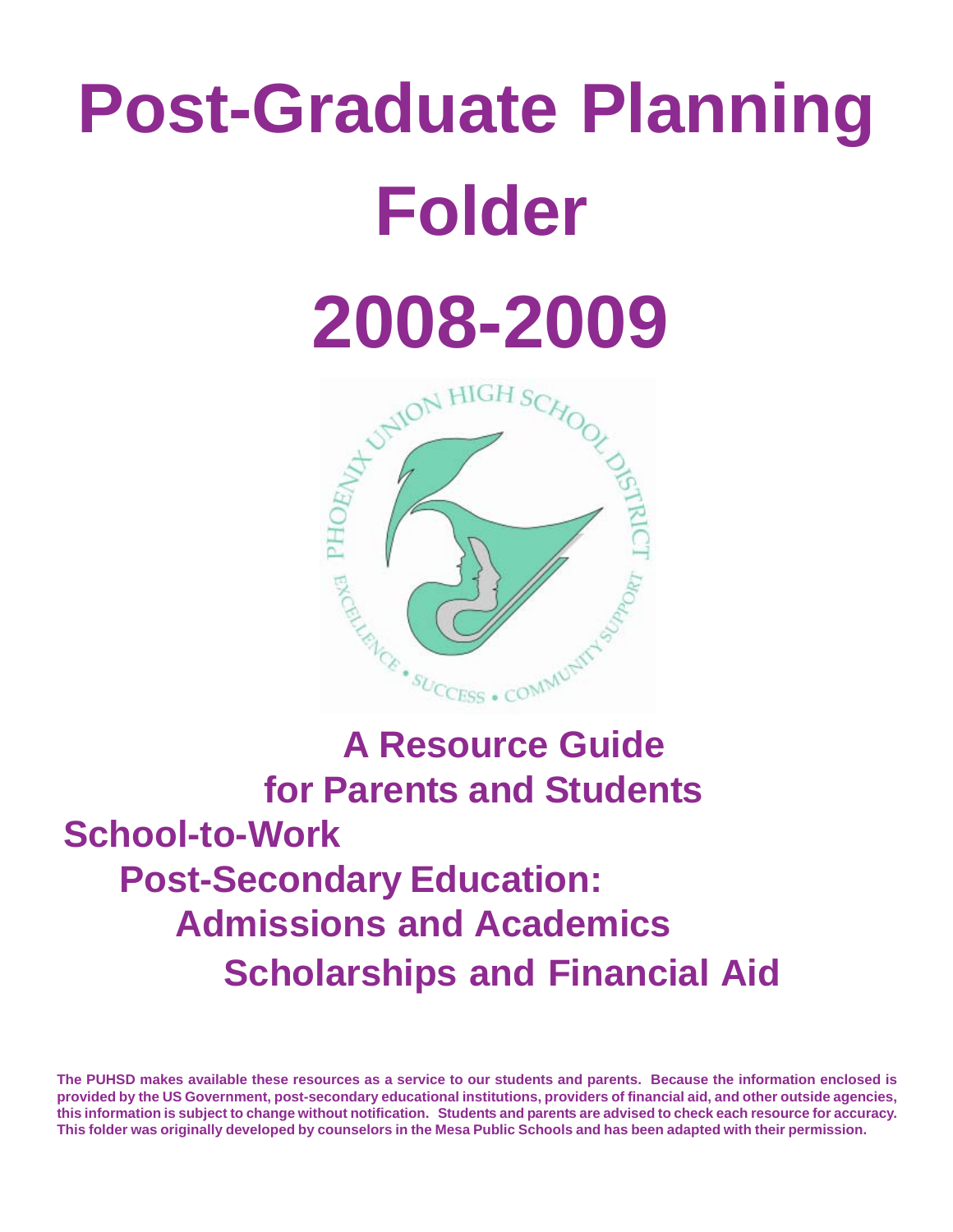#### **COLLEGE ADMISSIONS**

#### **Community Colleges Admission of Students -**

Admission to a community college in Arizona may be granted to any person who meets one of the following criteria:

1. Is a graduate of a high school which is accredited by a regional accrediting association as defined by the United States Office of Education or approved by a State Board of Education or other appropriate state educational agency. 2. Has a high school certificate of equivalency. 3. Is 18 years of age or older and demonstrates evidence of potential success in the community college.

4. Is a transfer student in good standing from another college or university.

Note that the ASSET/Accuplacer or other Placement exam will be given at the respective community college campus to determine English, math, and reading placement for entering freshmen.

#### **Out-of-State Colleges and Universities**

Admission to colleges and universities varies as widely as do the campuses themselves. A student's **academic record** (courses taken and grades in those courses) is the most important component in the process, followed by **SAT** or **ACT** test scores, **recommendations**, an **essay**, and in highly selective colleges, **class rank** and **interviews**. **Extracurricular activities** and **community service** also play an important part in the admissions process. When considering colleges and universities, it is important to study brochures, catalogs, and viewbooks. Looking at a college's website is not a substitute for a campus visit.

**Important: Any student interested in outof-state colleges and universities should research the schools being considered and apply early (September/October) in the senior year.**

#### **The Arizona State Universities -**

#### **Admission of Students to Arizona State University, Northern Arizona University, University of Arizona**

A student must meet the class rank, test score or GPA requirement, plus the core course competency requirements, according to the following:

#### **Freshmen-Arizona Residents**

| -OR-                              |
|-----------------------------------|
| Composite ScoreACT 22 or SAT 1040 |
| $-OR-$                            |
|                                   |
| in the 16 core courses            |

\*Arizona residents who do not meet the requirements described above but rank in the second quarter of their graduating class, have a cumulative GPA of  $2.5 - 2.99$  (4.0 = A), and have no more than 1 deficiency in any 2 core courses may be admitted with conditions, but it is not guaranteed. Students with a combination MATH/SCIENCE deficiency are not admissible.

#### **Core Course Competency Requirements -**

Students must have a 2.00 GPA on a 4.00 scale in each subject area. Students who have a deficiency combination in math and laboratory science will not meet admission standards to Arizona universities.

#### **ENGLISH**

Grades 9, 10, 11 & 12.............................4 years

#### **MATHEMATICS**

Algebra I, Geometry, and Algebra II and advanced math for which Algebra II (our Algebra 3-4) is a prerequisite................4 years

#### **SCIENCE (lab)**

| Biology, Chemistry, Earth Science, Physics,   |
|-----------------------------------------------|
| Integrated Sciences, Anatomy + Physiology and |
|                                               |
|                                               |

| (same language) |
|-----------------|

#### **FINE ARTS**

Art, Music, Dance, Drama/Theater............1 year

**SOCIAL STUDIES**..................................2 years

#### **English and Math Placement -**

Arizona universities use a variety of methods to determine class placement. Each may use a combination of ACT/SAT scores, AP exam scores, and their own placement exams.

A student may find it advantageous to complete a summer program prior to the freshman year in college in order to access university-level classes.

Each student MUST check with the Arizona university s/he will attend in order to determine appropriate class placement and then follow the guidelines given.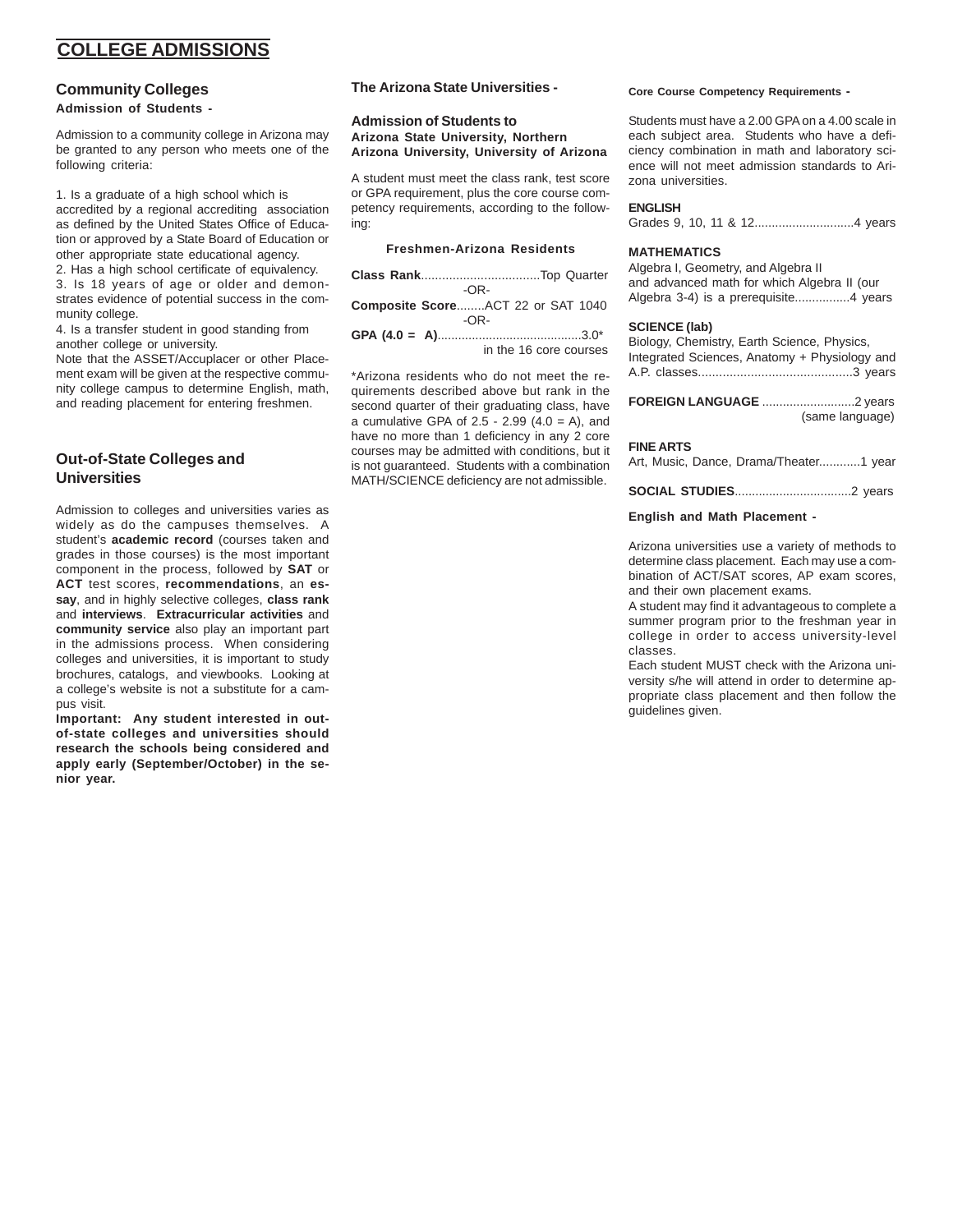#### **THE COST OF COLLEGE**

The Financial Aid Equation

#### Budget or cost of attendance -Expected Family Contribution (EFC) =**Estimated financial need or** eligibility for financial aid

The federal government is committed to providing as much financial aid as possible for all students. High school counselors can help, but it is important to speak with the college Financial Aid Office personnel. Financial aid is available in the form of **grants** (which **do not** have to be repaid), **work study** (which offers part-time jobs while attending school) and **loans** (money that must be repaid); however, the interest rate is significantly lower than the going rate. Information on applications, deadlines and maximum award amounts is available in the counseling office. **All students/parents with a Social Security number should complete the FAFSA. Families should consult with their financial advisor regarding savings plans and other information.**

#### **FAFSA**

Free Application for Federal Student Aid

**FAFSA** • Use FAFSA form to apply for grants, work study, and loans.

• Save time: File electronically - www.fafsa.ed.gov

• Request a PIN (Personal Identification Number) to sign FAFSA on the web. • For hard copy of application, see counselor; available in January

• Read the instructions on form to make sure your questions are answered correctly.

•Apply early - as soon as possible after January 1 so that corrections can be made and colleges can receive accurate information as quickly as possible. There is NOT an endless supply of money!

• Complete federal tax return - completing this makes completing the FAFSA easier . A family may complete the FAFSA before completing the tax return, but all information will need to be verified for truthfulness.

#### **Financial Aid PROFILE**

• The financial aid application service of the College Board

• Many of the member colleges /universities and scholarship programs use information collected on PROFILE to help them award non-federal student aid funds.

• Register for a customized PROFILE Application at www.collegeboard.com at least 2 weeks before the earliest priority filing date specified by colleges and programs.

• Submit the PROFILE Application to the College Board at least a week before the earliest priority filing date specified by your colleges and programs. Information will be sent to the selected colleges and pro-

grams selected in one week. • Applicants completing the PROFILE after January are provided an online worksheet to help them complete the FAFSA.

#### **\_\_\_\_\_\_\_\_\_\_\_\_\_\_\_\_\_\_\_\_\_\_\_\_\_\_\_\_\_\_ SCHOLARSHIPS \_\_\_\_\_\_\_\_\_\_\_\_\_\_\_\_\_\_\_\_\_\_\_\_\_\_\_\_\_\_**

Scholarships are funds awarded to students who meet specific criteria set by the donor(s). The criteria can be as specialized as the donor(s) may choose and consequently are competitive. Frequently-used criteria include: academic performance, ancestry, career goal, race, ethnicity, religion, gender, specialized skills, i.e.; music, athletics, drama, dance, etc.

#### **Procedures for Obtaining Scholarships**

#### **1. Research/Network - places to look for scholarships:**

**At School:** counseling office/IMC/bulletin boards • daily school bulletins • teachers • school library • fellow students • Internet • Choices • AZCIS **Off Campus:** employer/parents' employer • employment personnel office • unions • church • clubs and organizations • community-based groups • public library

#### **2. Portfolio of scholarship documents:**

a) **Personal statement** - strong, clear, positive essay, which includes information on student's experiences and background, current activities and challenges, plus information regarding goals and aspirations.

 b) **Letters of Recommendation\*** - letters which highlight strengths, abilities, goals, personality and indicate financial need (if appropriate) and potential for success. If addressed "To Whom it May Concern," and student is given a copy, it could be used for more than one application.

Ideal recommendations are from teachers, counselors, employers or community members who think highly of the student.

 c) **Transcripts** - document that should be sealed in an envelope by the school so it remains official.<sup>1</sup> Each student should keep a copy of the unofficial transcript in the event an unofficial transcript is acceptable.<sup>2</sup>

 d) **A budget** - detailed list of costs for expenses and any income to be received. Costs should include tuition, books, transportation, housing, meals, medical and personal items. Student budgets are usually available from the financial aid office.

<sup>1</sup> Must be requested in writing from

 $\frac{1}{2}$  ,  $\frac{1}{2}$  ,  $\frac{1}{2}$  ,  $\frac{1}{2}$  ,  $\frac{1}{2}$  ,  $\frac{1}{2}$  ,  $\frac{1}{2}$  ,  $\frac{1}{2}$  ,  $\frac{1}{2}$  ,  $\frac{1}{2}$  ,  $\frac{1}{2}$  ,  $\frac{1}{2}$  ,  $\frac{1}{2}$  ,  $\frac{1}{2}$  ,  $\frac{1}{2}$  ,  $\frac{1}{2}$  ,  $\frac{1}{2}$  ,  $\frac{1}{2}$  ,  $\frac{1$ 

- credentials specialist with ID.
- 2 Can be obtained from counselor.

 e) **Miscellaneous** - sometimes a photo is requested. Samples of work are sometimes also requested for competitive awards.

 f) **Copies of applications** - keep copies of all applications to colleges and scholarships so that information can be quickly revised.

#### 3. **Persistence pays!!!**

 Meet deadlines and follow through as appropriate.

Applying for scholarships is not difficult, but it is timeconsuming. The reward is FREE MONEY which can help pay for a college education.

#### \*TIPS REGARDING LETTERS OF RECOMMENDATION

- 1. Ask only those who will give a positive recommendation (do not ask to see it).
- 2. Request at least 2 weeks in advance so the writer isn't rushed.
- 3. Provide writer with a completed copy of the scholarship resume form in this folder.
- 4. Provide the writer with the name and address and any particulars to be included in the letter and the date due. (A helpful gesture is to provide a correctly addressed, stamped envelope along with the scholarship resume.)
- 5. A letter of thanks to the writer telling what happened regarding the application is a particularly thoughtful and well-received gesture.

#### **Helpful Financial Aid Information**

 **Federal Student Aid Information Center 1 (800) 433-3243**

#### **TTY Users (for hearing impaired) 1 (800) 730-8913**

#### **PROFILE Registration**

#### **1 (305) 829-9793**

**Free help on:**

- **• Information about federal student aid programs**
- **Completion of the FAFSA**
- **Making corrections to the Student Aid Report , the** *SAR***, the document that contains financial aid application results**

**•Process about determining financial need and awarding aid**

- **Information about federal student loans**
- **Status of the FAFSA application**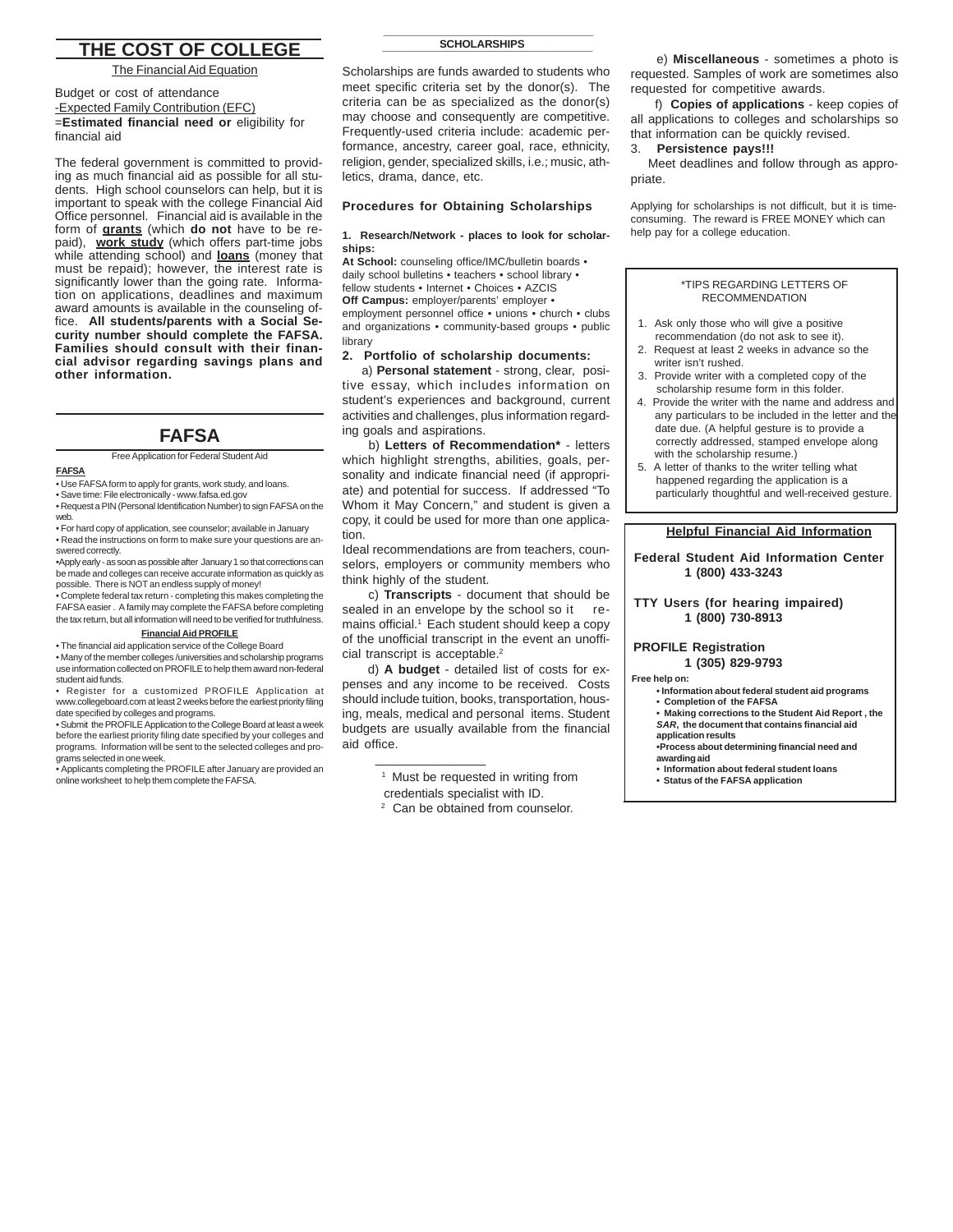### **Guide for College-Bound Freshmen, Sophomores, and Juniors**

### **Freshman Year:**

\***Develop** a 4+4 Plan with appropriate courses to meet goals. Meet with your parents and your counselor for this purpose after winter break. Excelling in "core courses" increases your chances of scoring well on college entrance exams. Your classes should match your goals!

\***Complete** a career assessment such as Choices Planner or AZCIS.

\***Participate** in extra-curricular activities, clubs or events, sports, and summer programs that will enrich your experiences and life. Seek leadership and creative opportunities.

\***Use** the Internet to research colleges and areas of interest. Develop a professional e-mail address. \***You** will receive a written portfolio to keep during your 4+4 planning conference with your parents and counselor. You will thus have a place to keep records of test scores, honors and awards, lists of activities and employment, plus college and career plans and a current copy of your transcript.

\***Maintain** a strong Grade Point Average. Develop good study habits and a study group of collegebound and goal-oriented friends.

\***Beware** of anything that costs money, whether it is a way to pay for college or a recognition book. \***Consider** summer activities that include volunteer work. 1-800-volunteer.org is a good place to start. Click on "Find a Volunteer Center", select "Arizona" and then the appropriate site. Students should also consider volunteering at their elementary/middle school during the summer. **Sophomore Year:**

**\*Review** your schedule to make sure you are taking the right courses, concentrating on courses that prepare you for your field of interest.

\***Take** the PSAT/PLAN to assess your readiness for college entrance exams.

\***Review** your Choices Planner or AZCIS online portfolio with your counselor and parents to stay on track.

\***Maintain** participation and leadership in extra-curricular and volunteer activities.

\***Add** to your written portfolio to keep it updated. Discuss your progress with your parents.

\***Seek** summer enrichment programs to increase your academic skills and/or your life experiences.

Look at those available through colleges and universities.

### **Junior Year:**

**\*Review** your schedule and Grade Point Average with your parents and counselor at the beginning of the school year to stay on track.

\***Review** your Choices Planner or AZCIS online portfolio to update and add information. Have your career goals changed?

\***Take** the PSAT when your school offers it (October 15 or October 18) as preparation for the ACT or SAT to be taken at the end of the junior year or beginning of the senior year.

\***Seek** information about colleges online and at libraries. Take advantage of college visits.

\***Attend** college fairs and presentations by representatives. Attend the *Greater Phoenix National College Fair* on September 14 from noon to 4 p.m. at the Phoenix Convention

Center with your parents.

\***Read** all college-related literature mailed to you. Beware of anything that costs you money!

\***Sign** up to take the ACT or SAT in May or (preferably) June; registration forms are in the counseling office, or you may register online.

\***Talk** with adults who work in your areas of interest. Find out where they attended college and ask questions about their college and career paths.

**SENIORS:** SEE THE SENIOR YEAR CHECKLIST FOR COLLEGE-BOUND STUDENTS IN THIS GUIDE.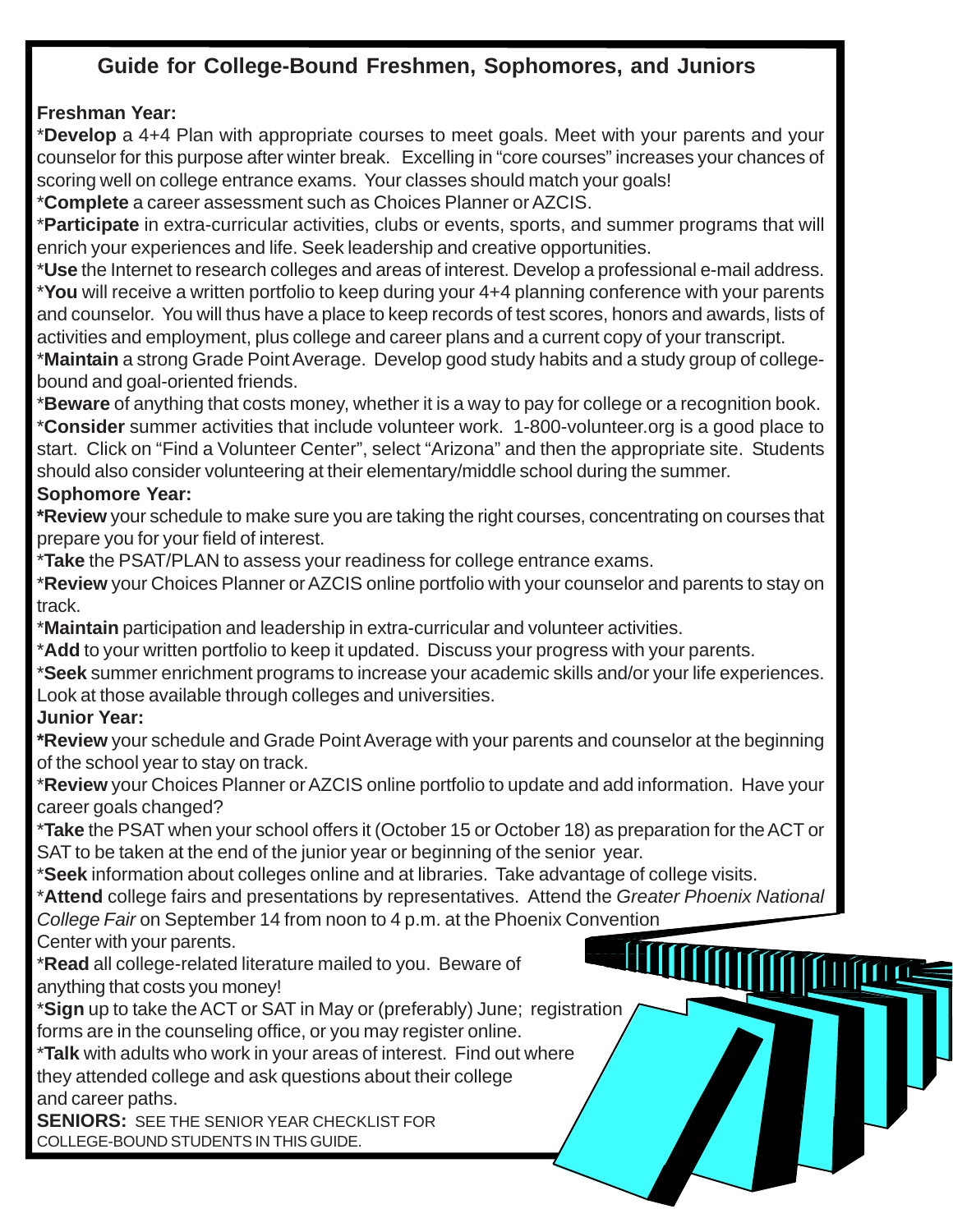### *UNIVERSITY ENTRANCE TEST INFORMATION*

Most colleges and universities will accept either the American College Test (ACT) or Scholastic Aptitude Test (SAT) scores for college entrance. Students should consult college catalogs carefully for specific test requirements. Some colleges require SAT Subject Tests as well as SAT or ACT scores. **Turn this sheet OVER for SAT information.**

### *The American College Test (ACT)*

**Test Fee:** \$31.00 **Late Fee:** \$20.00

**Writing test is optional. Fee = \$15.00 A student taking the Writing Test would pay \$46.00 total. Score Range: 2-12 points Test Purpose:** Measures academic achievement in English, mathematics, reading, and science reasoning. The test contains analytical and problem-solving exercises and is somewhat like the curriculum most college-bound students have had. **Test Content and Scoring:**

**25% - English - Usage/mechanics:** Punctuation, grammar and usage; sentence structure rhetorical skills: strategies, organization, style. Score is numerical: 1-36.

**25% - Mathematics:** Pre-Algebra, Intermediate Algebra and Coordinate Geometry, Plane Geometry, Trigonometry; may use calculator. Score is numerical: 1-36.

**25% - Reading:** Arts and Literature, Prose Fiction, Humanities, Social Studies. Score is numerical: 1-36. **25% - Science Reasoning:** Biology, Chemistry, Physics, and Physical Science. Score is numerical: 1-36.

#### **Method Of Scoring:**

Scores are based on number of right answers. There is no penalty for guessing. ACT Composite Score: 1-36 (average of 4 test scores)

September 13, 2008 **August 12, 2008** December 13, 2008 November 7, 2008 February 7, 2009 January 6, 2009 April 4, 2009 February 27, 2009

#### **2008-2009 Test Dates Regular Registration Postmark Deadlines**

October 25, 2008 September 19, 2008 June 13, 2009 May 8, 2009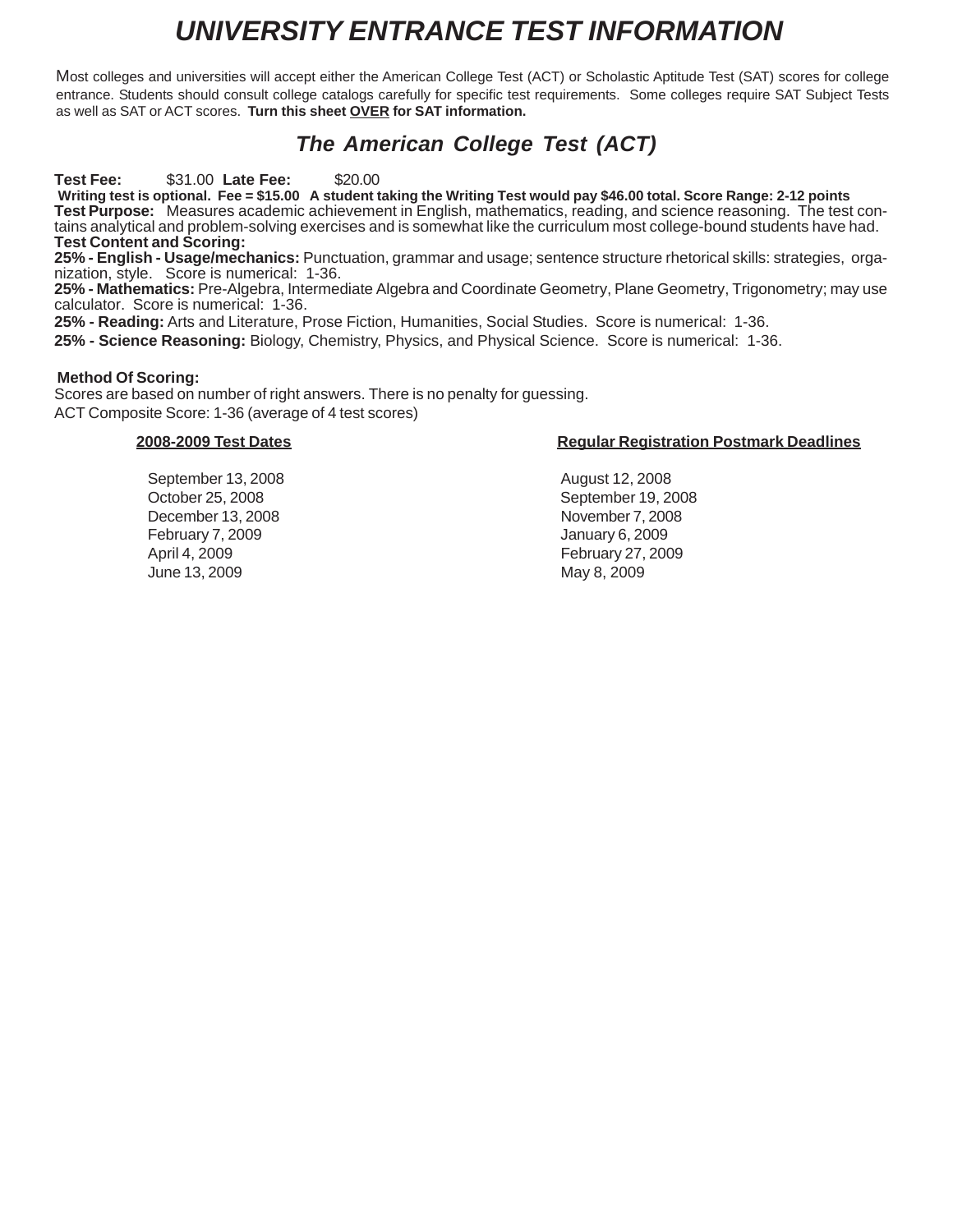### *The Scholastic Aptitude Test (SAT)*

#### **Test Fee:** \$45.00 **Late Fee:** \$23.00

**Test Purpose:** Measures academic aptitude in verbal and numerical reasoning, plus written expression. **Test Content and Scoring:**

**Critical Reading -** Determining the meaning of words; understanding the content, form, function of sentences, and larger sections of text; analyzing authors' goals and strategies. Score is numerical: 200-800.

**Mathematics -** Applying basic and more advanced mathematics knowledge - arithmetic, Algebra I & II, geometry; problem solving with a higher level of complexity; creating equations to answer questions with a higher level of difficulty. Score is numerical: 200-800.

**Writing -** Managing word choice and grammatical relationships between words and structures used to modify or compare; managing phrases and clauses in a sentence; and ordering relationships of sentences and paragraphs. Score is numerical: 200-800.

**SAT Subject Tests** are given in a variety of areas and sometimes required by highly competitive universities. Students must register for, pay for, and take these tests separately from the regular SAT.

#### **Method Of Scoring:**

Scores are adjusted for guessing.

SAT Reasoning Test Total: 400-1600 (sum of critical reading and mathematics scores)

Writing: 200-800

Writing scores are reported separately.

May 2, 2009 March 31, 2009 June 6, 2009 May 5, 2009

#### **2008-2009 Test Dates Regular Registration Postmark Deadlines**

October 4, 2008 September 9, 2008 November 1, 2008 September 26, 2008 December 6, 2008 November 18, 2008 January 24, 2009 December 26, 2008 March 14, 2009 February 10, 2009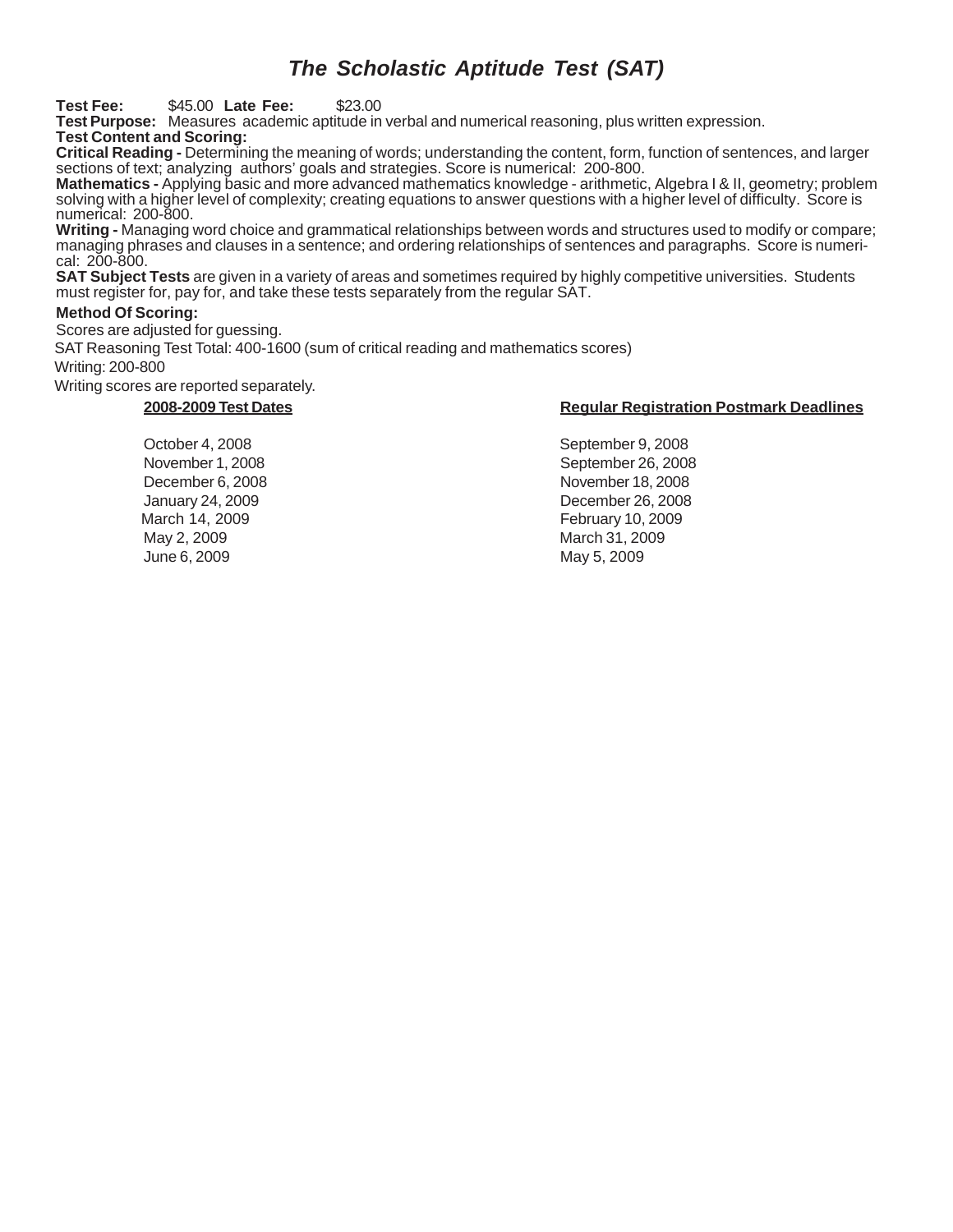### **2008 - 2009 School Year (2 semesters)**

|                                    | <b>Tuition/Fees</b> | Room/Board   | <b>Books/Supplies</b> |
|------------------------------------|---------------------|--------------|-----------------------|
| <b>Community Colleges</b>          | \$71/hour           | N/A          | \$800                 |
| <b>Arizona State University</b>    | \$5659/year         | \$8000-11000 | \$1130                |
| <b>Grand Canyon University</b>     | \$7740              | \$8000-11000 | \$1000                |
| (4-year private institution)       |                     |              |                       |
| <b>Northern Arizona University</b> | \$5446              | \$6700-9200  | \$890                 |
| <b>University of Arizona</b>       | \$5531              | \$7800       | \$1000                |

The above does not include personal expenses or transportation. Tuition costs are based on 12 or more credit hours per semester.

Students and parents should understand that these estimates are based on provided information. Students and parents must make choices regarding the type of housing and meal plan desired. Real costs are based on these choices.

Book and supply fees can change considerably, depending on the student's major and courses. **Tuition Waivers: Check with each college or university individually, as deadlines for admission and reply change! Some deadlines are well before the end of first semester!**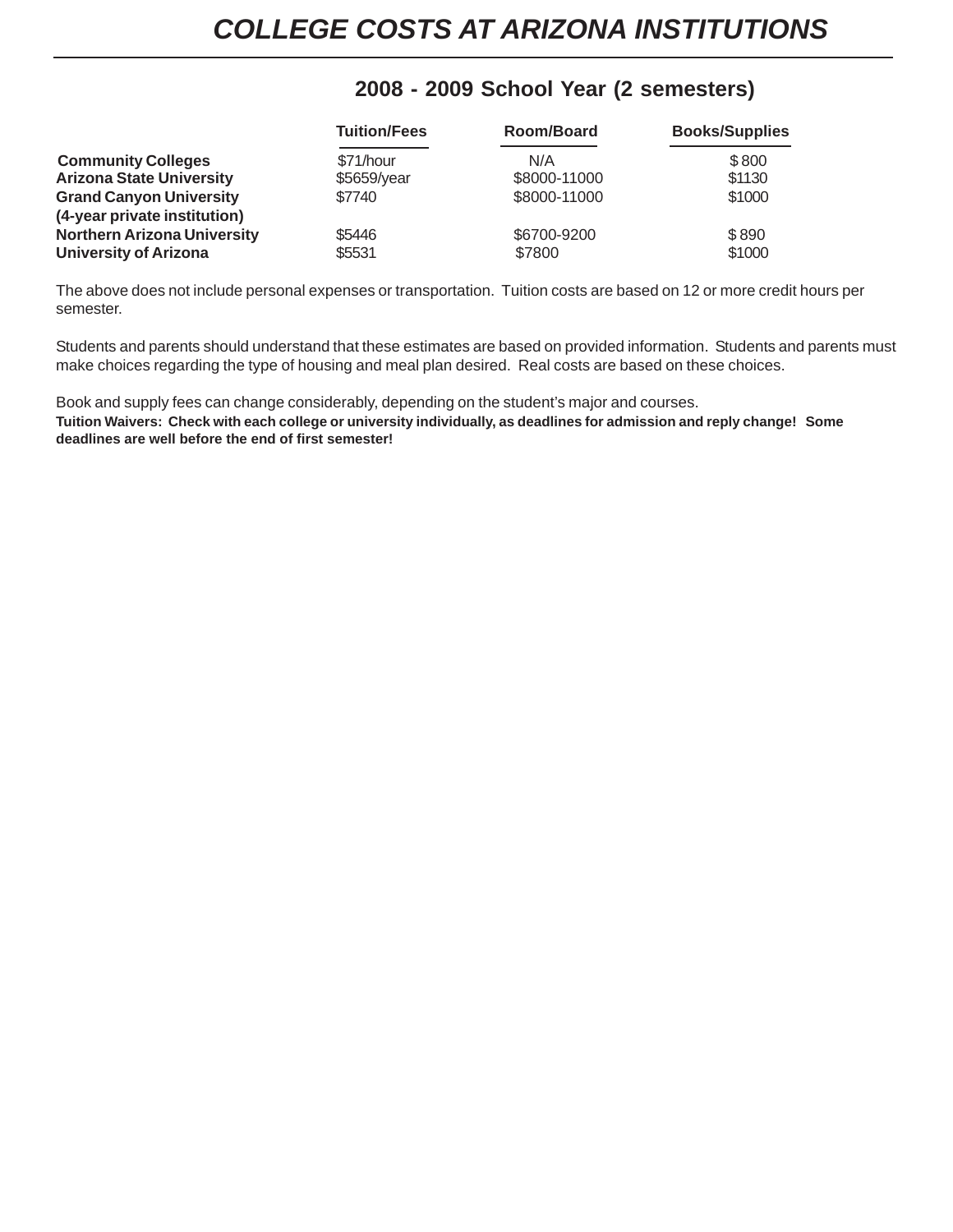### *PERSONAL STATEMENT/ SCHOLARSHIP RESUME*

#### 1.**DO NOT WAIT UNTIL THE LAST MINUTE TO WRITE A PERSONAL STATEMENT!!!**

2.Write the first draft of a Personal Statement.

3.Correct mistakes as it is being written.

4.Re-read and edit the Personal Statement after a day or so to give perspective.

5.Make corrections in sentence construction, grammar, punctuation and spelling.

6.Ask a trusted English teacher to read and evaluate the Personal Statement.

7.A Personal Statement should always be typed.

8.Below is a suggested format for a Personal Statement essay. Please note the inclusion of related facts in each separate paragraph.

*1st Paragraph* - (Introduction of self and family) State place within the family - only child, oldest, youngest or in between so many brothers and sisters. Discuss the family situation in terms of members of family, economic situations, family employment, family struggles. *2nd Paragraph* - (Discussion of school and community) Describe high school(s) attended, experiences and activities. Discuss community activities. In both cases, the important thing is to discuss what has been learned. *3rd Paragraph* - (Discussion of college and career aspirations) Discuss the reasons for attending college and why proposed careers have been chosen. Discuss areas of strength and interest. Discuss any influential people. *4th Paragraph* - (Discussion of academic record) Discuss academic progress, any hardships along the way, particularly difficult or challenging classes and how challenges have been addressed. *5th Paragraph -* (Discussion of extra-curricular activities) Discuss school activities, sports, positions of leadership, and what has been learned. *6th Paragraph -* (Summary and statement of future plans) Bring essay together with a concise summary, and be sure to discuss future plans.

9.Be sure to keep a copy to edit for future use.

 **(over)**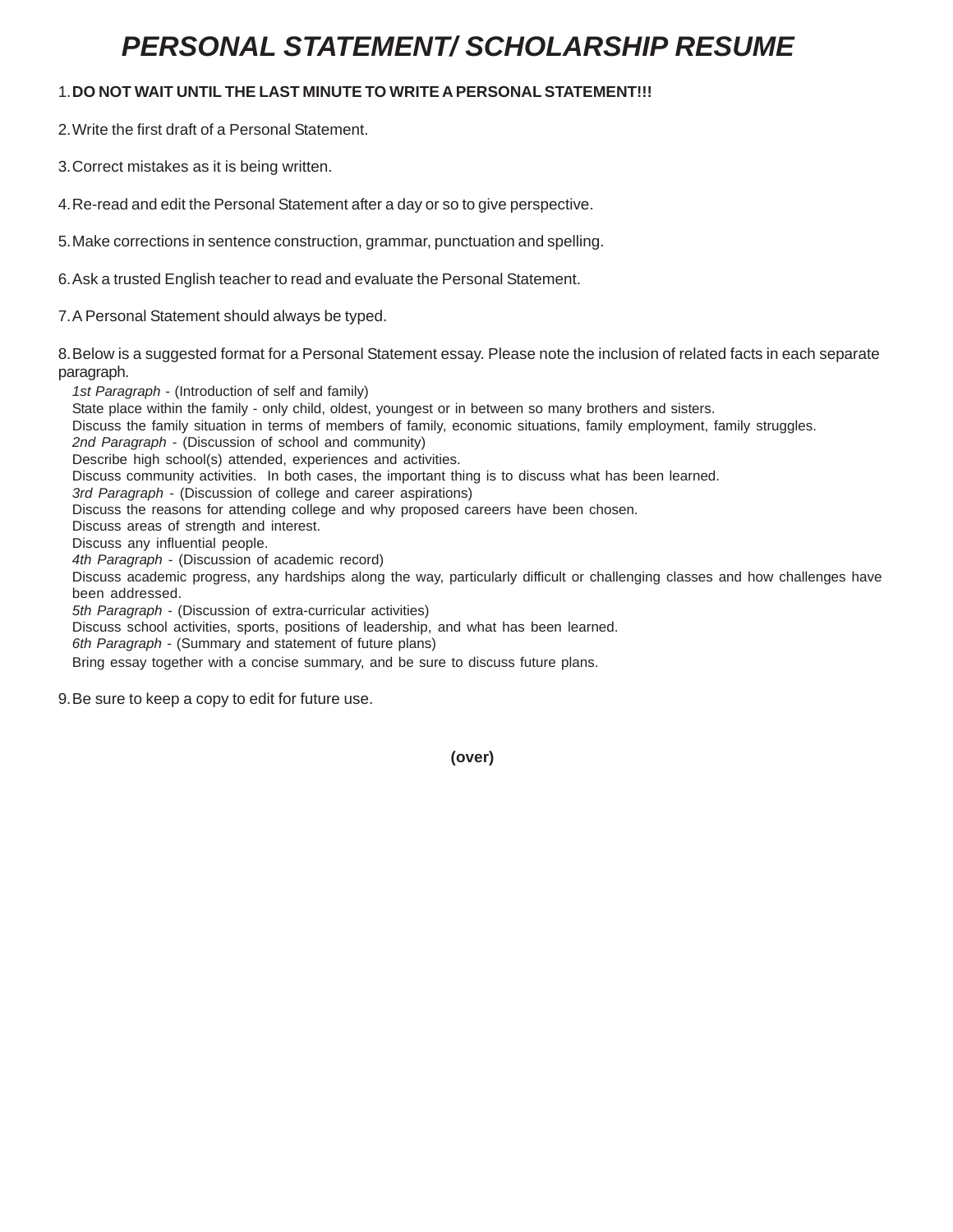### *YOUR Scholarship Resume*

| Think of three teachers or other adults who know you well and will write a positive letter of recommendation: 1_______,2_____,3______. Some<br>applications require that the writers of recommendations be specific kinds of individuals: a counselor, Principal, and/or a certain subject area teacher.<br>Read the scholarship application carefully so that you are confident you meet the requirements. If there are no directions regarding the writers, seek a<br>variety. Relatives are never appropriate! |                              |  |  |
|-------------------------------------------------------------------------------------------------------------------------------------------------------------------------------------------------------------------------------------------------------------------------------------------------------------------------------------------------------------------------------------------------------------------------------------------------------------------------------------------------------------------|------------------------------|--|--|
| Always allow the recommendation writer as much time as possible. Two weeks is minimally acceptable in order to receive a well-written letter that<br>honors your accomplishments and produces the desired results.<br>Give the recommendation writer a stamped and addressed envelope unless it is to be included with the application. Waive your right to see the letter                                                                                                                                        |                              |  |  |
| before mailing if this option is available.                                                                                                                                                                                                                                                                                                                                                                                                                                                                       |                              |  |  |
|                                                                                                                                                                                                                                                                                                                                                                                                                                                                                                                   | Due Date for recommendation: |  |  |
|                                                                                                                                                                                                                                                                                                                                                                                                                                                                                                                   |                              |  |  |
| Describe your family demographics, activities, and duties/responsibilities at home, and any special challenges you have over-                                                                                                                                                                                                                                                                                                                                                                                     |                              |  |  |
|                                                                                                                                                                                                                                                                                                                                                                                                                                                                                                                   |                              |  |  |
|                                                                                                                                                                                                                                                                                                                                                                                                                                                                                                                   |                              |  |  |
| School Achievements:<br>Describe your college/career plans, the reasons you wish to go to college, and the reasons you wish to follow a particular career                                                                                                                                                                                                                                                                                                                                                         |                              |  |  |
| List any academic awards you have received (note grade level) and the reasons you received those awards: University of the second state of the second of the second of the second of the second of the second of the second of                                                                                                                                                                                                                                                                                    |                              |  |  |
| Describe leadership positions or special contributions you have made to school clubs, sports, and activities, particularly noting what you have learned                                                                                                                                                                                                                                                                                                                                                           |                              |  |  |

#### *Community Activities:*

Describe your contributions to community organizations and/or faith-based activities:

Describe work or volunteer experiences you have had. What was your unique role with those positions? What did you learn about yourself? How did you grow from these experiences? \_\_\_\_\_\_\_\_\_\_\_\_\_\_\_\_\_\_\_\_\_\_\_\_\_\_\_\_\_\_\_\_\_\_\_\_\_\_\_\_\_\_\_\_\_\_\_\_\_\_\_\_\_\_\_\_\_\_\_\_\_\_\_\_\_\_\_\_\_\_\_\_\_\_\_\_\_\_\_\_\_\_\_\_\_\_\_\_\_\_\_\_\_\_\_\_\_\_\_\_\_\_\_\_\_\_\_\_\_\_\_\_\_\_\_\_\_\_\_\_

\_\_\_\_\_\_\_\_\_\_\_\_\_\_\_\_\_\_\_\_\_\_\_\_\_\_\_\_\_\_\_\_\_\_\_\_\_\_\_\_\_\_\_\_\_\_\_\_\_\_\_\_\_\_\_\_\_\_\_\_\_\_\_\_\_\_\_\_\_\_\_\_\_\_\_\_\_\_\_\_\_\_\_\_\_\_\_\_\_\_\_\_\_\_\_\_\_\_\_\_\_\_\_\_\_\_\_\_\_\_\_\_\_\_\_\_\_\_\_\_

\_\_\_\_\_\_\_\_\_\_\_\_\_\_\_\_\_\_\_\_\_\_\_\_\_\_\_\_\_\_\_\_\_\_\_\_\_\_\_\_\_\_\_\_\_\_\_\_\_\_\_\_\_\_\_\_\_\_\_\_\_\_\_\_\_\_\_\_\_\_\_\_\_\_\_\_\_\_\_\_\_\_\_\_\_\_\_\_\_\_\_\_\_\_\_\_\_\_\_\_\_\_\_\_\_\_\_\_\_\_\_\_\_\_\_\_\_\_\_\_

Describe what you have learned from your travel experiences or from having lived elsewhere:

Describe something special or unique about you that you would like to have mentioned in the letter. You might wish the writer to mention a specific assignment, reading, or project that you want the writer to emphasize. Explain. \_\_\_\_\_\_\_\_\_\_\_\_\_\_\_\_\_\_\_\_\_\_\_\_\_\_\_\_\_\_\_\_\_\_\_\_\_\_\_\_\_\_\_\_\_\_\_\_\_\_\_\_\_\_\_\_\_\_\_\_\_\_\_\_\_\_\_\_\_\_\_\_\_\_\_\_\_\_\_\_\_\_\_\_\_\_\_\_\_\_\_\_\_\_\_\_\_\_\_\_\_\_\_\_\_\_\_\_\_\_\_\_\_\_\_\_\_\_\_\_

\_\_\_\_\_\_\_\_\_\_\_\_\_\_\_\_\_\_\_\_\_\_\_\_\_\_\_\_\_\_\_\_\_\_\_\_\_\_\_\_\_\_\_\_\_\_\_\_\_\_\_\_\_\_\_\_\_\_\_\_\_\_\_\_\_\_\_\_\_\_\_\_\_\_\_\_\_\_\_\_\_\_\_\_\_\_\_\_\_\_\_\_\_\_\_\_\_\_\_\_\_\_\_\_\_\_\_\_\_\_\_\_\_\_\_\_\_\_\_\_\_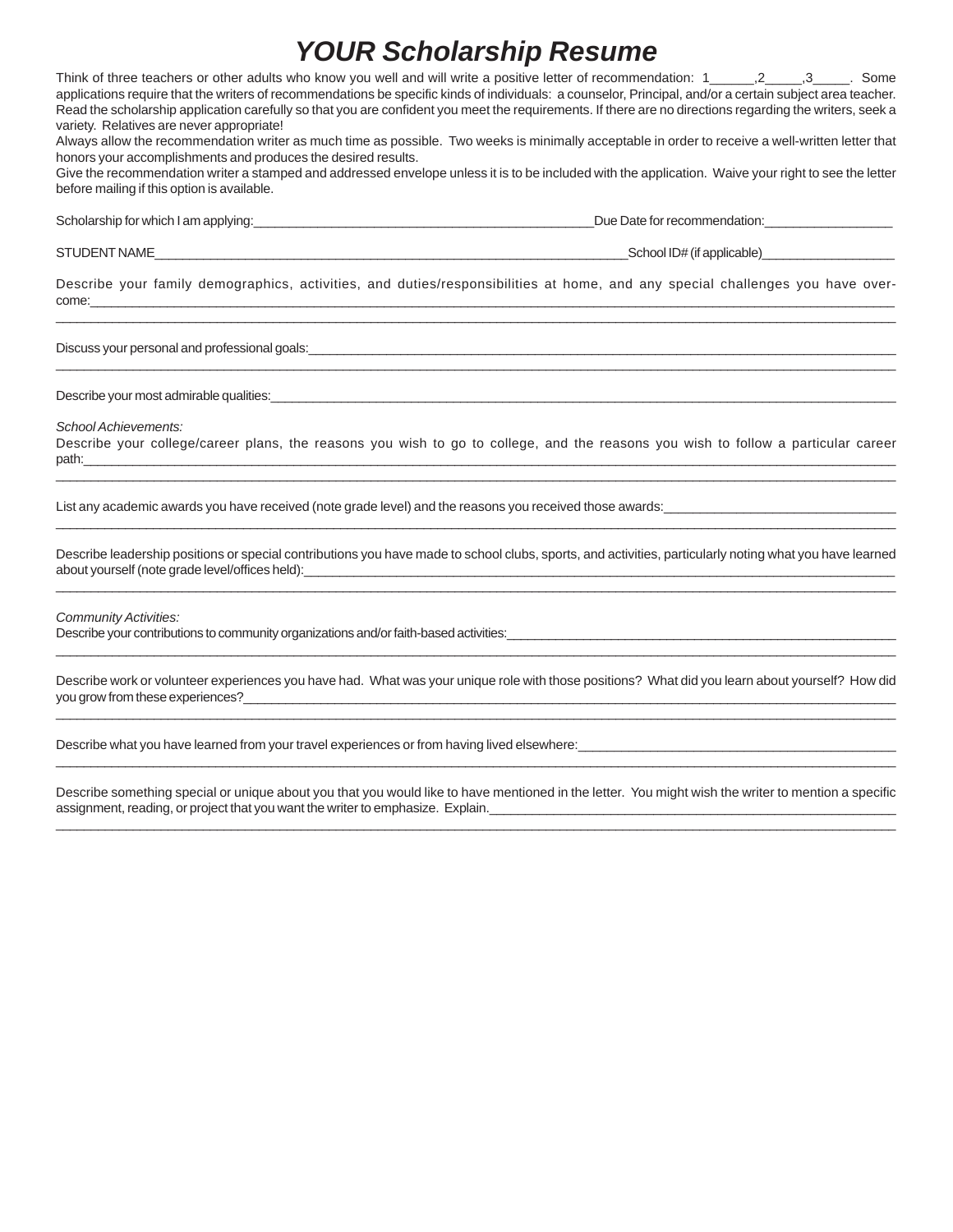# *2008-2009 DATES TO REMEMBER*

#### OPPORTUNITIES FOR OUR STUDENTS

*Greater Phoenix National College Fair Sunday, September 14 12 noon-4 p.m. Phoenix Convention Center* This event is free and open to students of all grade levels plus their parents. The National Association of College Admission Counselors sponsors this event, where over 50 colleges from around the country come to speak with interested students and families. This is an excellent way to learn about out-of-state colleges.

See www.nacacnet.org for more information regarding the Fair. The "events calendar" will lead the reader to the "College Fairs".

*Historically Black College and University Fair Wednesday, September 24 9 a.m.-2 p.m. Phoenix College* This event allows college-bound students to meet with representatives from many of the Historically Black Colleges and Universities throughout the country and is usually the only time these particular schools recruit in the Phoenix area. Students from our district schools with appropriate interests, Grade Point Averages, and desire will attend in a focused field trip format. Parents are absolutely welcome to attend as well.

*Hispanic Scholarship Fund Thursday, October 16 evening Maryvale HS auditorium* This event is for parents and students at Carl Hayden, Maryvale, Trevor Browne, and Alhambra High Schools and is an informational session about college and scholarships. Presentations are in both English and Spanish. Students and parents from the westside schools named above will receive invitations in the mail in the fall.

*College Depot opens winter, 2008 Burton Barr Library, 2nd floor* This section of the Library will be open to students, parents, and anyone who wants career and college information. Trained personnel will be on staff to assist, answer questions, guide, and provide resources. This is FREE to the public and an excellent way to get information outside the school environment.

| College Goal Saturday | Saturday, February 7 | $2 - 4$ p.m. | Estrella Mountain Community College |
|-----------------------|----------------------|--------------|-------------------------------------|
|                       |                      |              | South Mountain Community College    |
| College Goal Sunday   | Sunday, February 8   | $2 - 4$ p.m. | <b>Glendale Community College</b>   |
|                       |                      |              | Paradise Valley Community College   |
|                       |                      |              | <b>Phoenix College</b>              |

These free events are open to students and parents who wish to get college and financial aid information.

Colleges and universities visit high school campuses. Check with the school counseling office to see the schedule. If a school of interest is not going to visit the high school, students and parents are welcome to call or e-mail the college to schedule a tour. See the Choosing a College Campus/Tours pages of this Guide for more information about making the most out of a tour.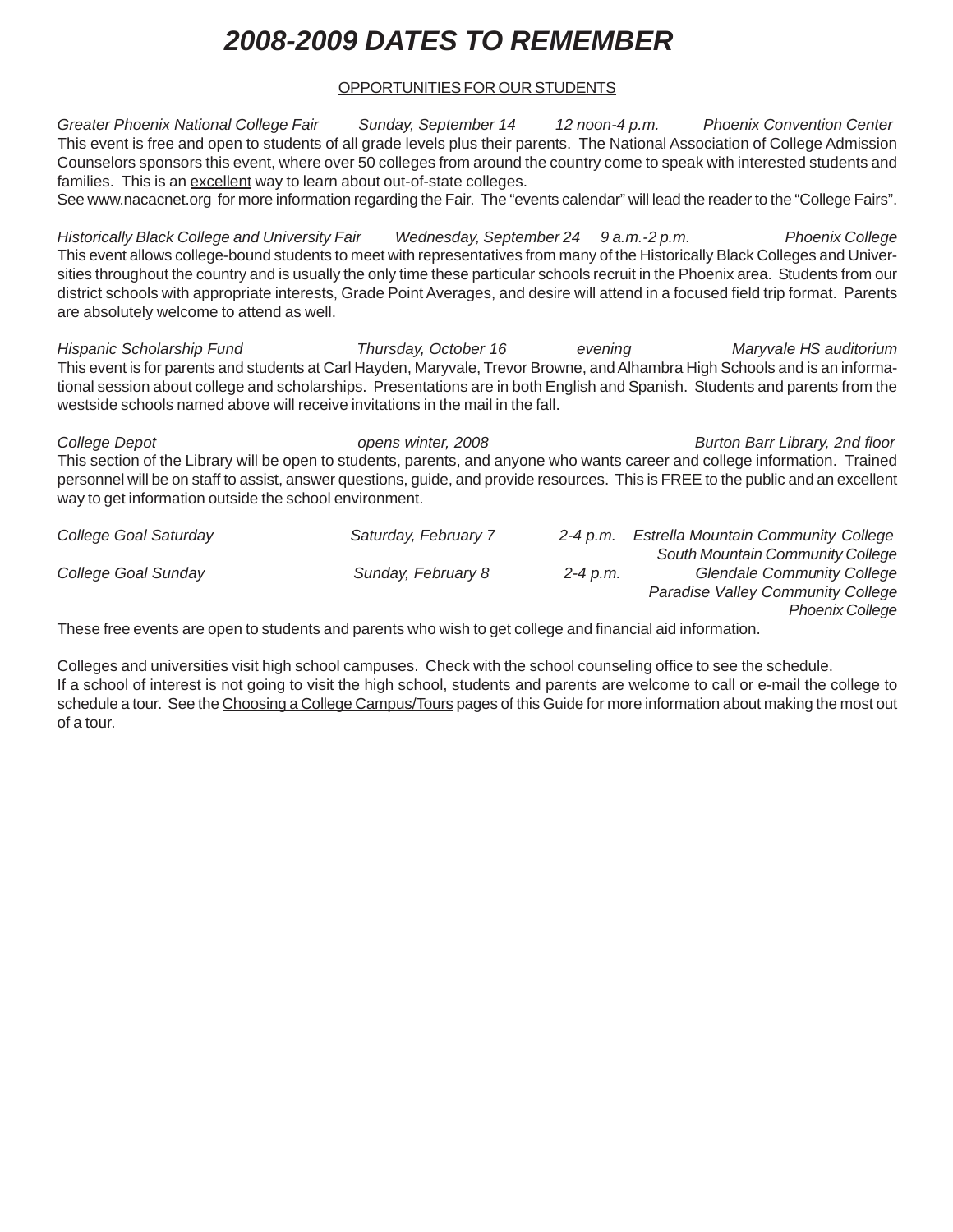# *SCHOLARSHIP SOURCES AND SCAMS*

#### SOURCES FOR SCHOLARSHIP INFORMATION

*The Counseling Office at most high schools provides any or all of the following:*

\*a Scholarship Bulletin Board

\*a Scholarship Newsletter that is either published or written online

\*a place for copies of scholarship applications it receives throughout the school year. Increasingly, applications are online, and thus no paper applications may be sent to the school.

*Other reputable sources of scholarships and related information include, but are not limited to:*

\*community or faith-based organizations to which the family belongs or with which the family has a relationship

\*organizations that honor a student's talent in a specific area like art or dance or volleyball

\*employers of parents/guardians: check with the human resource, benefits, or personnel office

\*the university or college the student will attend: many times information is sent directly to the student or is available only through the college on its website. Colleges are HUGE sources of scholarships!

\*any number of websites, but students must be wary of where information will be going on the Internet once it is given to websites

#### SCAMS or YOU ARE WASTING YOUR MONEY!!!!!!!!!!!!!!!!!!!!!!!!!!!!

*Students and parents are being scammed if a company or scholarship "source" promotes its offerings with* \*"The scholarship is guaranteed.": No one can guarantee anything; this is a lie.

\*"You cannot get this information anywhere else.": Legitimate scholarship information is available through public sources.

\*"I need your credit card or bank account number for this scholarship.": This is a common method to get money out of parents' or students' accounts in the future without permission. This is a commonly-used scam!

\*"We will do all the work.": The student still has to fill out applications, write essays, and attend to the requirements. It is not possible for anyone else to do the work.

\*"The scholarship will cost money.": Always use free resources.

\*"You have been selected" or "You are a finalist.": Companies have access to huge databases: they are trying to make students and families feel special and thus market a number of products. There is no scholarship advantage to buying any of these books or products.

**\***"We save money by not having an address.": Legitimate scholarship sources have contact information and a physical address. \*"Come to --hotel room on Sunday afternoon.": Be wary that these free seminars or interviews may be sales pitches for expensive and unnecessary products.

#### **CHECK WITH THE SCHOOL COUNSELOR IF YOU HAVE ANY QUESTIONS ABOUT INFORMATION YOU HAVE RECEIVED!**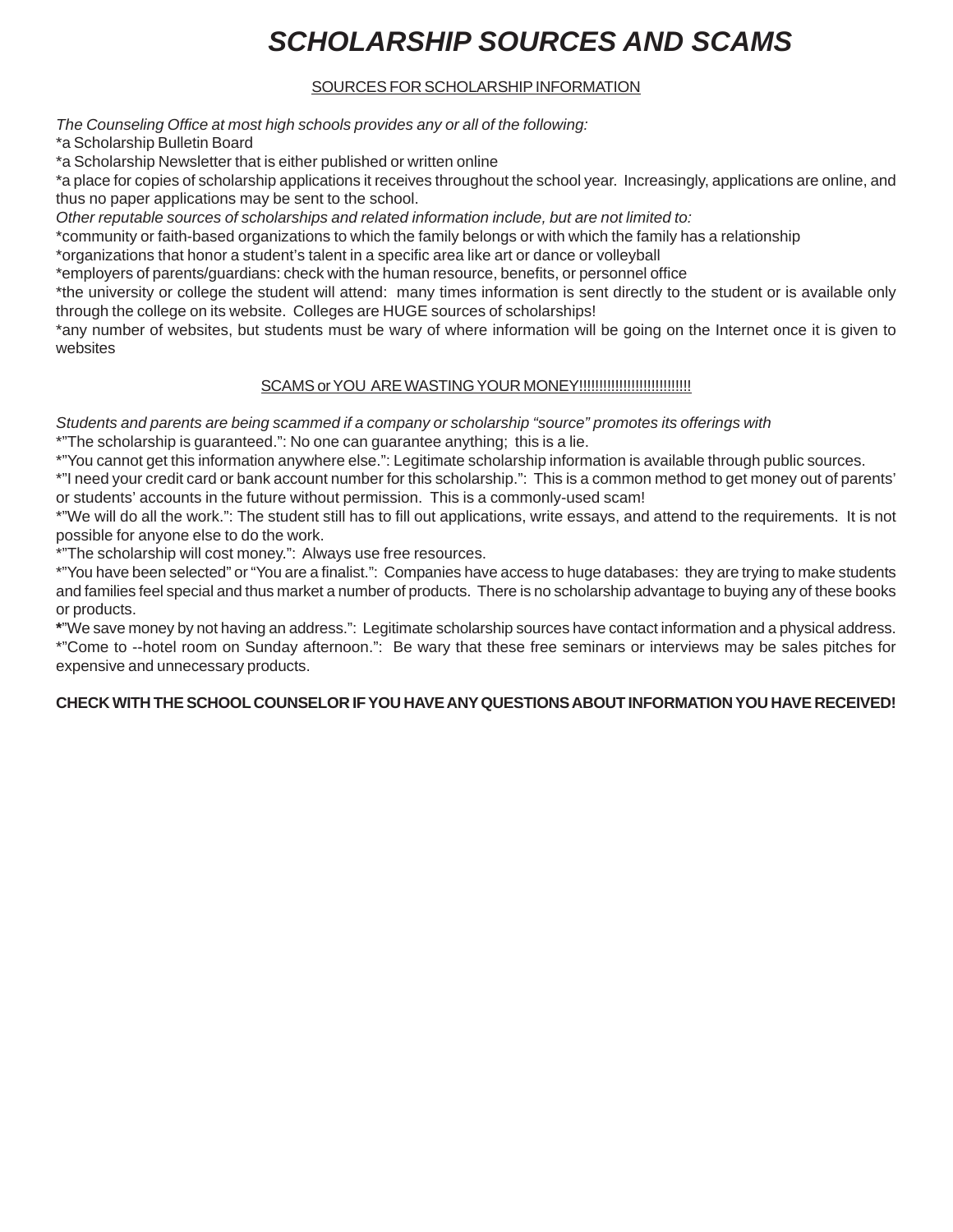# *SUGGESTIONS FOR COMPLETING COLLEGE AND SCHOLARSHIP APPLICATIONS*

1.Make copies of applications for practice. Some colleges will refuse a request for a second application form.

2. Allow sufficient time to fill out the application form. A "rush job" results in careless errors and is obvious to the reader.

3.Read directions carefully; follow them accurately.

4.Use the same LEGAL name on all applications. Nicknames are not acceptable.

5.Read all questions on the form and think about answers before writing. Compose answers that are truthful, specific, and concise. Write a draft version of essays first and then ask a trusted teacher to edit and proofread.

6.Avoid errors. Mispelled words stand out like a sore thum! There is no escuses for poor grammers.

7.The appearance of the application is critical. Fonts, *styles*, and alignment should be consistent. Neatness is a must!

8.Do not lie. The application will be dismissed, and the decision to admit or award scholarship dollars will be reversed upon discovery.

9.Use the space allotted. Do not exceed that unless the directions expressly state that this is acceptable.

10. Answer all questions. Do not leave blank spaces. If a question does not apply to you, place a dash (-), N/A (not applicable) or zero (0) in the blank. Incomplete applications may be thrown out and not considered at all.

11. If an application fee is required, enclose a check or money order with the application, or seek a waiver if it is available and deserved. Do NOT ask anyone to lie in order to receive a waiver!

12. Pay attention to *due dates* vs. *postmark dates.* If a *postmark date* is given, it is imperative that the application envelope is at the post office early enough in the day to ensure that it will be postmarked that day. Midnight is not acceptable, nor is putting the envelope in a mailbox anywhere except at the post office. If a *due date* is given, it is critical that the application envelope is put in the mail soon enough to be received on time.

13. Make a copy of everything that is sent. Applications and accompanying materials are generally never returned.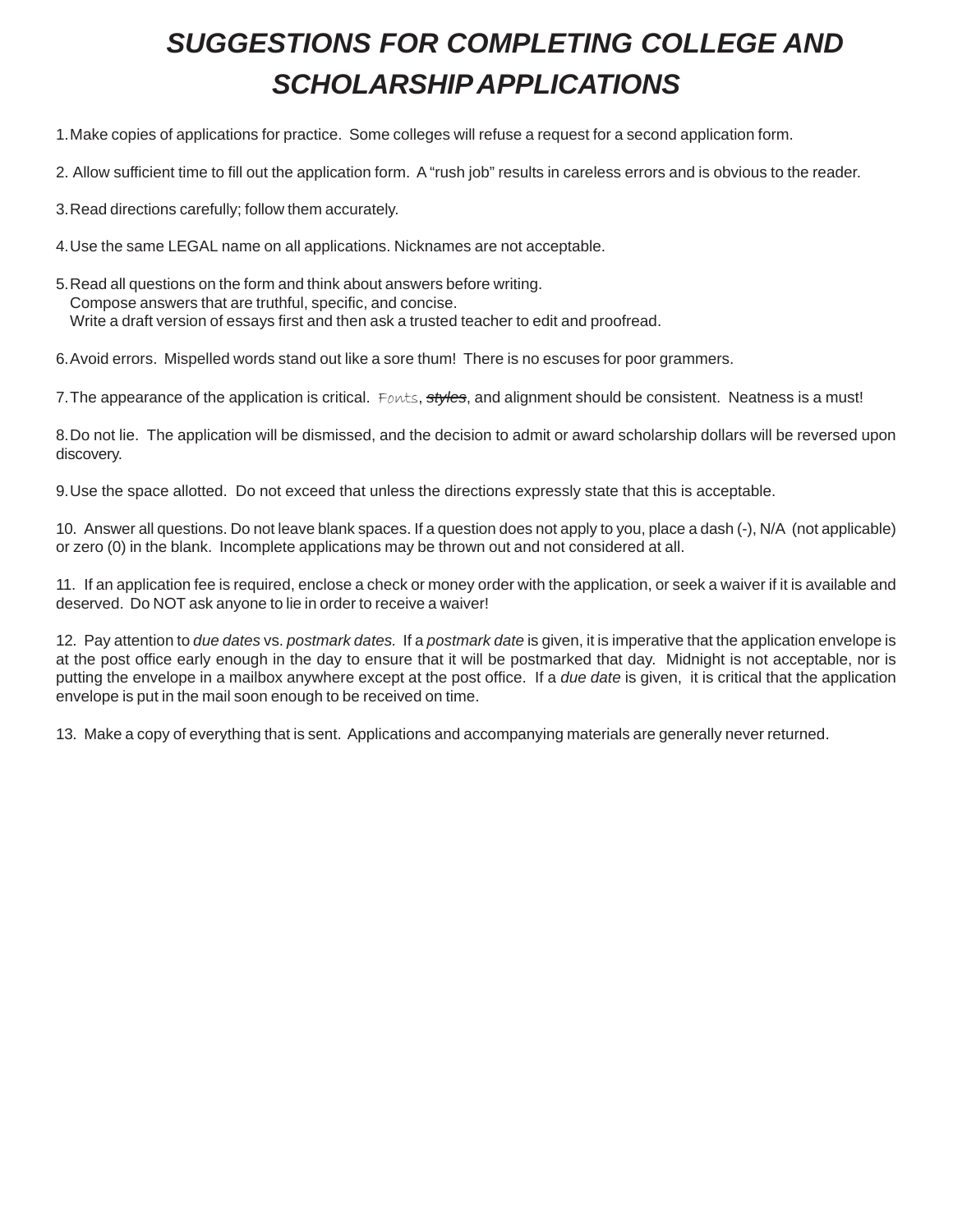### *WRITING THE COLLEGE ESSAY*

When a college essay is required as a part of the admissions process, it is important to give serious effort to its composition. Probably no other piece of admissions criteria receives as much attention or generates as much discussion.

Here is the opportunity to reveal intelligence, a sense of humor, maturity, sincerity, enthusiasm, and writing ability.

#### **Areas of Evaluation** - in general, colleges look for:

1.Skill in using standard written English

2.Depth of insight as reflected in content, substance and ability to reflect true feelings or opinions about a subject 3.Creativity and uniqueness evidencing fresh and **original viewpoints. Plagiarism is always and absolutely unacceptable.**

**Essay Directions** - be careful to address what the directions request, which may be one or more of the following:

1.Discuss something which has significantly contributed to personal growth.

- 2.Assess uniqueness as an individual; tell something not learned from other application information.
- 3.Address particular opinions or feelings on a specific topic.

4.Reflect on goals and aspirations and how an education received at that college will fulfill those.

**Tips for Composing the Essay** - using these will help develop an essay which conveys those unique personal qualifications.

#### 1.**DO NOT WAIT UNTIL THE LAST MINUTE TO WRITE! THIS IS SO OBVIOUS!**

2.Make lists of personal qualities, (particularly those applicable to this college), aspirations and goals,

activities, honors and awards, personal or academic challenges, persons or course(s) which have been influential in determining career goals or aspirations, and any specific strengths of the college that will be beneficial. In other words, why are the student and the college a good match for each other?

3.Write a draft, making sure to address the particular directions for discussion.

4.Put the draft aside for 24 hours and read again.

5.Make corrections in sentence construction, grammar, punctuation and spelling. Reading the essay aloud will help determine parts that do not flow smoothly or make sense.

6.Ask a trusted English teacher to read and evaluate the paper.

7.Rewrite and revise. Put the essay aside again and repeat the process.

8.Type and save. Proofread for any errors. Make it look as perfect as possible.

9.Save the computer copy in a place of access.

10. Follow instructions for mailing the essay and application package and do so on time!

http://www.collegeboard.com/student/apply/essay-skills/index.html is the College Board site where students may get advice about writing essays for college admission. The same of the same of the same of the same (Continued on back)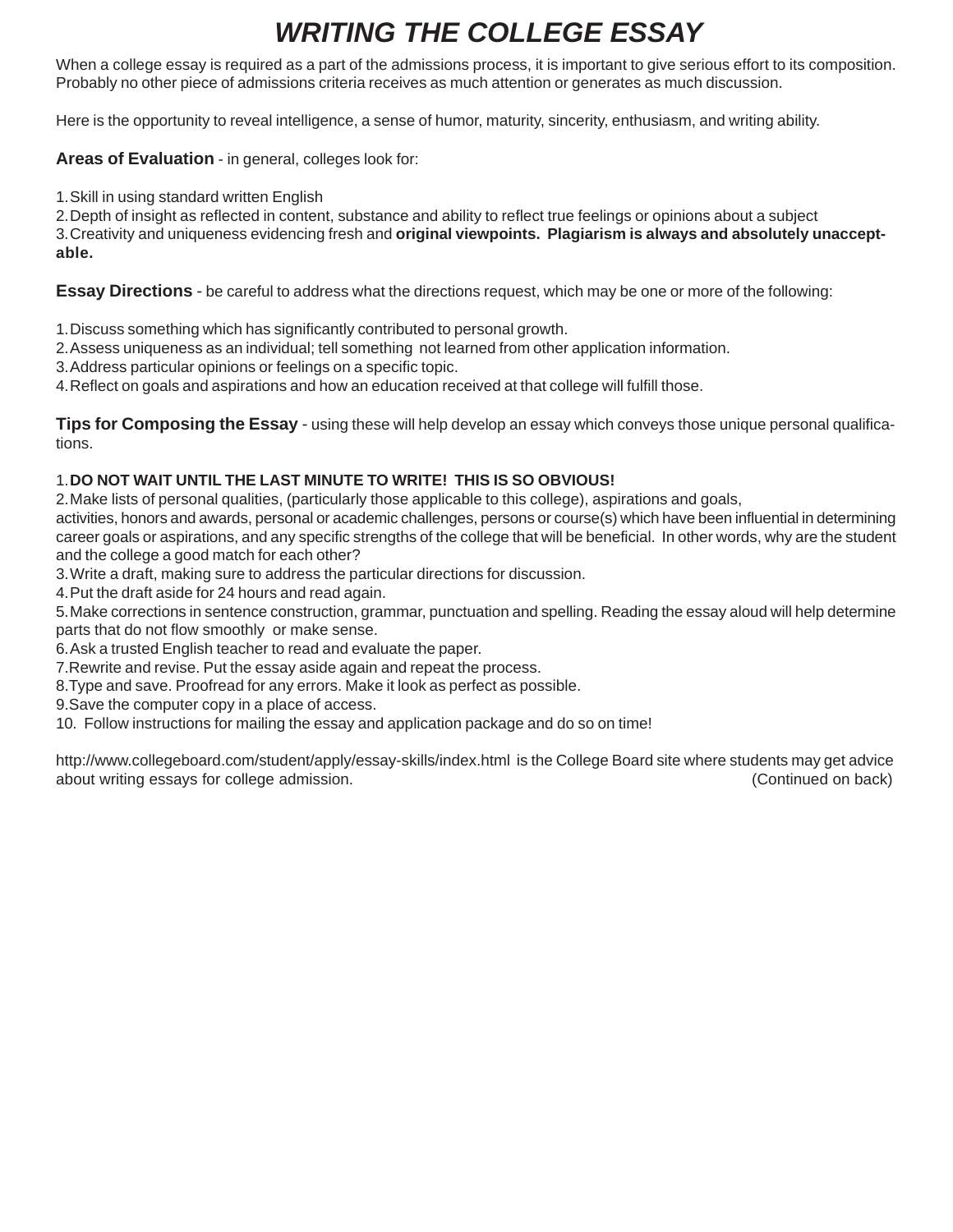### **Sample Essay Questions from Colleges and Universities**

Some colleges and universities either require essays as part of the application package OR allow students to write essays or submit other information as desired. The other information may be an art project, a research paper, or electronic submission.

The following is a compilation of essay topics used by some colleges. These are presented only as samples of the kinds of questions you may be asked to address.

*\** Discuss a person, other than a member of your family, who has influenced you.

\*What particular book, play, poem, film, dance performance, musical composition or piece of visual art has affected you deeply in the past three years? Describe your reaction.

\*Share with us your concept of an ideal education. Feel free to be as inventive and wide-ranging as you like and to include examples from personal experiences.

\*Imagine that you are the editor of a major national news magazine. What would you choose as the cover story for the January, 2009 issue? Why did you make this choice? What would be the essence of this story?

\*If you could automatically and irrevocably change one fact or facet in the development of human history, what would that change be? Why did you make this choice?

\*What distinguishes you from other applicants? You may wish to write about your experiences, achievements, and goals. You might, for example, discuss an important life experience and what you learned from it. Describe unusual circumstances, challenges, or hardships you have faced.

\*If you had only \$10 to spend on a day's adventure, where would you go, what would you do, and with whom?

\*What experience changed your life immeasurably? Why?

\*Discuss the academic experience that has meant the most to you (course, project, paper, event).

\*Describe a scientific problem, research problem, or academic issue in any field of study which you would like to pursue in college or later.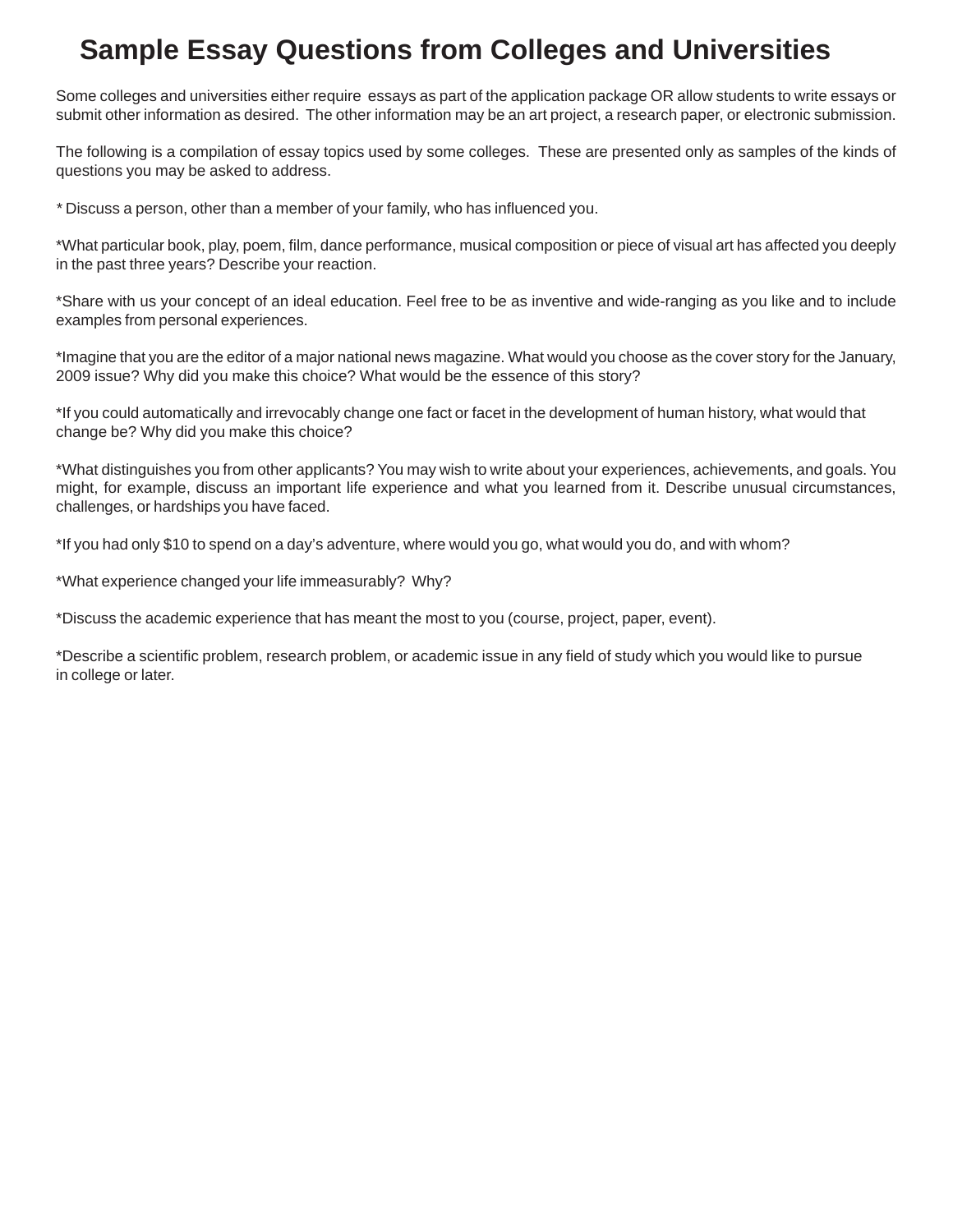### **WEBSITES and RESOURCES OF INTEREST**

#### **(admissions, tours, financial aid, housing, fees and costs, recruitment for specialized areas)**

| www.asu.edu                                                                       | Arizona State University-a link at the bottom "One University in Many Places" will lead you to the Tempe, |
|-----------------------------------------------------------------------------------|-----------------------------------------------------------------------------------------------------------|
|                                                                                   | West, Polytechnic, and downtown campuses                                                                  |
| www.nau.edu                                                                       | Northern Arizona University, Flagstaff                                                                    |
| www.arizona.edu                                                                   | University of Arizona, Tucson                                                                             |
| www.gcu.edu                                                                       | Grand Canyon University, Phoenix                                                                          |
| www.erau.edu/pr/                                                                  | Embry-Riddle Aeronautical University, Prescott campus                                                     |
| my.maricopa.edu                                                                   | a starting place for information about the Maricopa County Community Colleges                             |
| www.pc.maricopa.edu                                                               | Phoenix College, Phoenix                                                                                  |
| www.gc.maricopa.edu                                                               | Glendale Community College, Glendale                                                                      |
| www.emc. maricopa.edu                                                             | Estrella Mountain Community College, Avondale                                                             |
| www.southmountaincc.edu                                                           | South Mountain Community College, Phoenix                                                                 |
| www.gwc.maricopa.edu                                                              | GateWay Community College, Phoenix                                                                        |
| www.sc.maricopa.edu                                                               | Scottsdale Community College, Scottsdale                                                                  |
| www.pvc.maricopa.edu                                                              | Paradise Valley Community College, Phoenix                                                                |
| www.mc.maricopa.edu                                                               | Mesa Community College, Mesa                                                                              |
| www.rio.maricopa.edu                                                              | Rio Salado Community College, (multiple sites)                                                            |
| www.dinecollege.edu                                                               | Dine College, Tsaile                                                                                      |
| www.cochise.edu                                                                   | Cochise College, Douglas                                                                                  |
| www.azwestern.edu                                                                 | Arizona Western College, Yuma                                                                             |
| www.centralaz.edu                                                                 | Central Arizona College, Casa Grande                                                                      |
| www.eac.edu                                                                       | Eastern Arizona College, Thatcher                                                                         |
| www2.yc.edu                                                                       | Prescott College, Prescott                                                                                |
| www.pima.edu                                                                      | Pima Community College, Tucson                                                                            |
| www.azhighered.org                                                                | AZ College and Career Guide: catalog of all Arizona post-secondary schools, including private vocational  |
|                                                                                   | schools. This superb resource can be sorted by area of study and other factors.                           |
| www.ade.az.gov/asd/tuitionwaiver/                                                 | AZ Department of Education site regarding tuition waivers based on AIMS scores                            |
| www.virtualjobshadow.com                                                          | video profiles of different careers, career exploration site                                              |
| access.bridges.com                                                                | site every PUHSD student can access from home with career and college nformation                          |
| www.bls.gov/oco                                                                   | career information: Occupational Outlook Handbook from US Government                                      |
| www.petersons.com                                                                 | career and college information                                                                            |
| www.princetonreview.com                                                           | college information                                                                                       |
| www.collegeboard.com                                                              | career and college information (AP/SAT/PSAT information)                                                  |
| www.act.org                                                                       | career and college information (PLAN/ACT information)                                                     |
| www.collegeview.com                                                               | career and college information                                                                            |
| www.usnews.com                                                                    | follow link to "education" and reports about best colleges                                                |
| www.collegedata.com                                                               | calculates chances of admission to a particular school                                                    |
| www.ecampustours.com                                                              | virtual tours of hundreds of colleges                                                                     |
| nces.ed.gov/ipeds/cool                                                            | excellent college search site                                                                             |
| www.uncf.com                                                                      | site for United Negro College Fund                                                                        |
| www.hsf.net                                                                       | Hispanic Scholarship Fund+college and career information                                                  |
| www.scholarshipsforhispanics.org                                                  | guide to scholarships/college information                                                                 |
| www.maldef.org                                                                    | scholarships for undocumented students                                                                    |
| http://students.asu.edu/node/1477                                                 | Dream Act Scholarship funded by CPLC for undocumented students who will attend ASU                        |
| www.indian-affairs.org                                                            | scholarships for Native American students                                                                 |
| www.scholarships.com                                                              | scholarship database                                                                                      |
| www.fastweb.com                                                                   | scholarship database                                                                                      |
| www.finaid.com                                                                    | college cost and financial aid information                                                                |
|                                                                                   |                                                                                                           |
| www.fafsa.ed.gov                                                                  | Free Application for Federal Student Aid-January, 2009                                                    |
| www.studentaid.gov<br>Books/Resources available in the library among many others: | federal site that addresses student financial aid                                                         |
|                                                                                   |                                                                                                           |

*Books/Resources available in the library, among many others:*

Barron's Profiles of American Colleges/Barron's Rugg's Recommendations on the Colleges by Frederick Rugg The Best 366 Colleges/Princeton Review ALMOST ALL COLLEGES AND UNIVERSITIES HAVE A *VIEWBOOK*. IT IS GENERALLY AN INFORMATIONAL AND PROMOTIONAL PUBLICATION THAT DISCUSSES STUDENT LIFE, THE CAMPUS SETTING, ACADEMIC PROGRAMS, AND COSTS. ASK IF THE COLLEGE HAS ONE FOR DISTRIBUTION. DEVELOP A PROFESSIONAL E-MAIL ADDRESS THAT IS USED FOR COLLEGE AND SCHOLARSHIP CORRESPONDENCE. WHAT MAY BE CUTE TO FRIENDS MAY BE INAPPROPRIATE TO COLLEGES AND SCHOLARSHIP-GRANTING AGENCIES!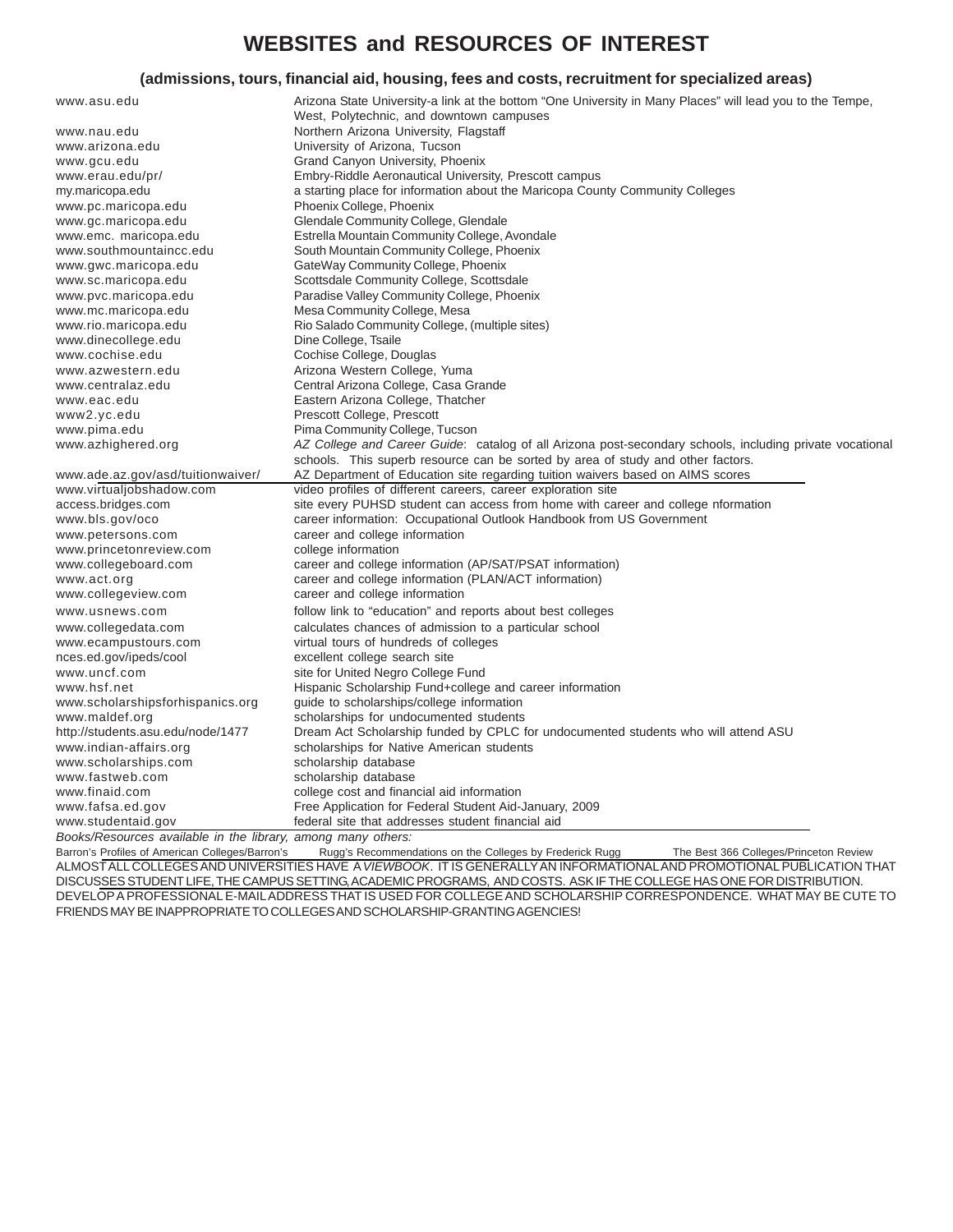### **SENIOR YEAR CHECKLIST FOR COLLEGE-BOUND STUDEN**

Review senior year classes with your counselor. Are you ready for a community college? university? family considerations?

Have you met the requirements for admission into a university?

If not, what is your realistic choice?

\_\_\_\_\_**Register** early to take the SAT (www.collegeboard.com) or ACT (www.act.org). You may get an application from the counseling office or apply online. **Practice is essential!**

Take the ASSET/COMPASS/Accuplacer if applicable. This is a reading, English, and math test required for class placement at the Maricopa community colleges. It is free, but its results will determine if you may take college-level courses or if you will need to take remedial classes to improve your skills and prepare you for college-level classes. Remedial classes cost the same as college-credit classes and are not transferrable to a university.

\_\_\_\_\_**Attend** presentations by college representatives. Make appointments in the counseling office to see these representa tives on campus. Make sure you give contact information at College Day and whenever you meet with these folk.

\_\_\_\_\_**Encourage** your parents to attend the fall and winter meetings offered to parents of seniors. Counselors prepare these sessions carefully and need to include your parents in these discussions about your future. ASK your counselor!

\_\_\_\_\_**Apply** to the colleges you wish to attend. Pay attention to deadlines and required forms. Neatness and completeness are critical.

Note the admission fees to the three state universities. Note "priority" deadlines, especially for merit-based scholarships. Fee waivers are available on a limited basis. Ask your counselor or the university's admissions representative for more information. \_\_\_\_\_**Start** asking for letters of recommendation. Use the *Scholarship Resume* sheet. Whom do you ask?

..Teachers in whose classes you worked hard, excelled, and demonstrated energetic study habits and the desire to learn. Perhaps you did a special project of which you and the teacher were really proud.

..Teachers in a particular subject area of study. Math and science teachers are extremely appropriate for engineering scholarships, for example.

..Former or current employers who can attest to your personal integrity and work habits.

..Individuals who can and will write letters using good grammar, spelling, and punctuation. You will be judged by the quality of the recommendations.

Apply for scholarships, and pay attention to their deadlines. Applications are available on an ongoing basis throughout the school year.

\_\_\_\_\_**Obtain** the FAFSA form from the counseling office in January, if paper copies are available. The federal government is strongly encouraging parents to do this online at www.fafsa.ed.gov. Make sure your parents attend the high school's Financial Aid/FAFSA Workshop for Parents after winter break. Determine your costs and EFC.

\_\_\_\_\_**Fill** out the forms, mail, and respond to ALL requests for information or response.

Ask your college financial aid office if their website has a cost estimator; many now offer this service.

\_\_\_\_\_**Housing???** Most on-campus housing requires a deposit, and most colleges do not have enough space for all students. First come, first served!

**Confirm** your acceptance to college.

\_\_\_\_\_**Seek** advisement and register for classes. Take advantage of any special dates available for you to do this!

Send immunization records.

\_\_\_\_\_**Pay** fees as required.

Ask the credentials specialist who handles transcripts to send your final transcript to the college you will attend. She has transcript request forms you may use throughout the year and for the mailing of the final transcript.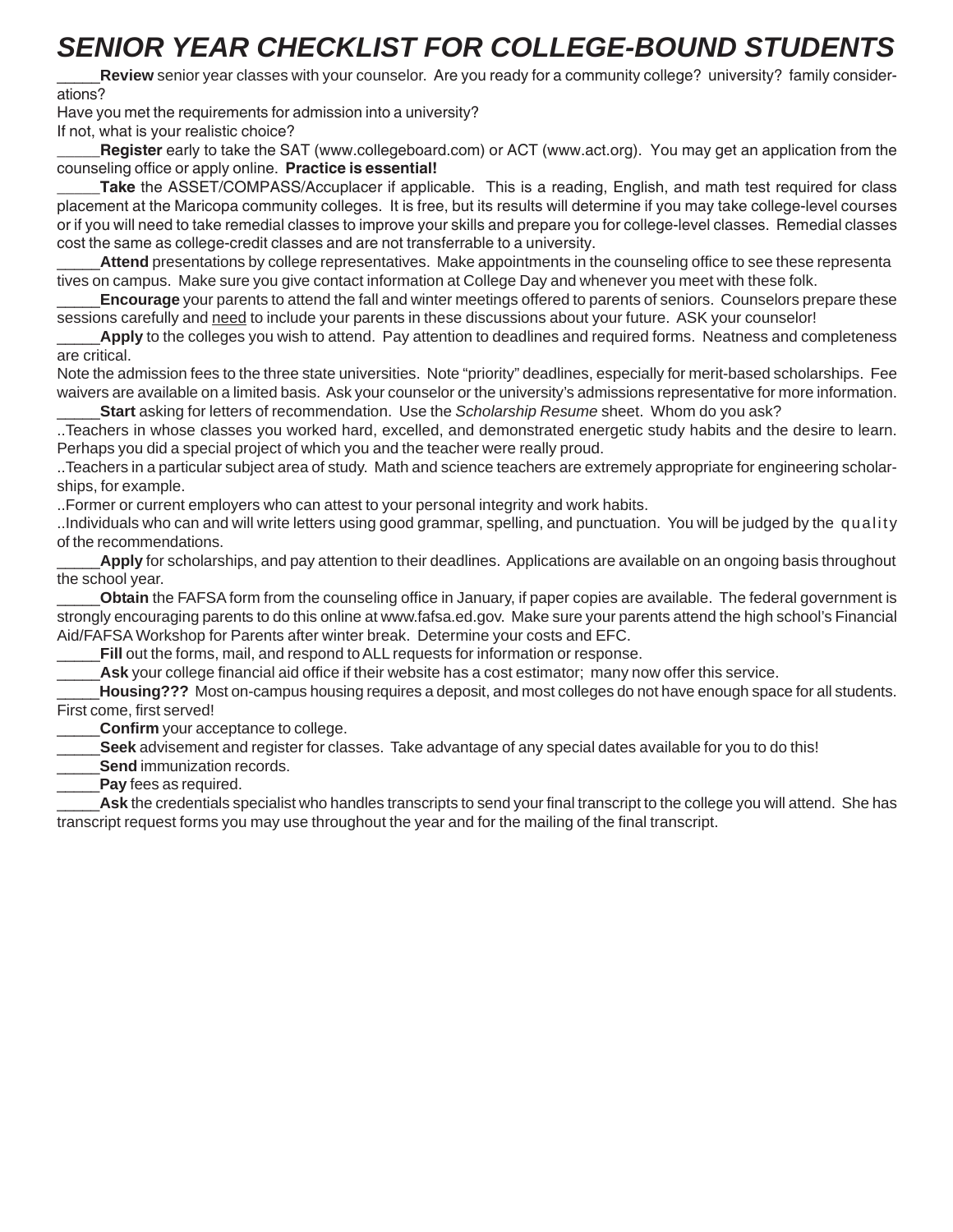### *GLOSSARY OF TERMS*

# **Assessments and related terms:**

**\*ACT: the American College Test** ONE of these two exams will be required by most four-year colleges or universities for **\*SAT: the Scholastic Aptitude Test** placement and/or admission. These exams are on Saturday mornings; choose a location close to your home!

**\*CEEB codes:** each high school has a College Entrance Examination Board number. A student will designate this number when completing ACT or SAT applications so that the information is returned to the proper high school. PUHSD codes are:

Cyber: 030597

Alhambra: 030263 Betty Fairfax: 030133 Bioscience: 030645 Franklin: coming soon Bostrom: 030268 Carl Hayden: 030277 Trevor Browne: 030313 Maryvale: 030282 Camelback: 030275 **Metro Tech: 030308** Metro Tech: 030308 Central: 030278 North: 030285 Cesar Chavez: 030192 South Mountain: 030310

**Advanced Placement:** courses and tests designed by the College Board. AP courses are rigorous and offered in specific subject areas, and the AP tests are graded on a 5 (highest) to 1 (lowest) scale. Scores of 3 or above may allow the student to receive college credit or exemption from college courses. Each college and university handles this differently, so the student must check.

**Credit by examination:** a program through which some colleges grant credit based on the results of the ACT, SAT, or CLEP (College-Level Examination Program), or other exam. The CLEP is sometimes used by students to earn college credit for subject material they have learned outside of school, such as proficiency in Spanish.

**\*ASSET/Accuplacer/COMPASS/CELSA:** placement exams used by the Maricopa County Community College District to determine readiness for college level classes

**\*TOEFL (Test of English as a Foreign Language):** an exam sometimes used by colleges and universities to help students demonstrate English language proficiency, particularly if the student has recently arrived from a non-English-speaking country

#### **Types of degrees and colleges and related terms:**

**\*Associate Degree:** a two-year degree, usually from a community or junior college **\*Bachelor's Degree:** a four-year degree, usually from a university or four-year college **\*Master's Degree:** an advanced degree beyond the Bachelor's degree **\*PhD./Doctorate:** an advanced degree beyond the Master's degree

**\*Community College:** a two-year public institution (see the Community College/School-to-Work Programs page for more information) ^Most community colleges offer an Honors program, in which students may receive an enriched educational experience. These programs are excellent experiences for the student who plans to transfer to a university.

^Each student who attends a community college needs to determine a course of study in order to best utilize the opportunities. Some programs are *certificate* or *license* programs, meant to increase employability skills as quickly as possible. Other programs are *Associate Degree* programs, which take longer.

^A student who wishes to *transfer* to a university needs to make sure that the community college credits earned, and thus courses, will indeed transfer so that the Bachelor's Degree can be completed at the university.

^Each community college student needs to speak with his academic advisor on a regular basis to keep on track.

**\*College:** generally a four-year institution, but the term is also used by other post-secondary schools differently accredited

**\*University:** generally a four-year institution, but the term is also used by other post-secondary schools differently accredited

^*Arizona university competency requirements*: those high school classes required for admission to Arizona State University, the University of Arizona, or Northern Arizona University

**\*Private vocational/trade school/proprietary school (for-profit school):** usually licensed by a trade or vocational school organization to teach specific job skills. Private vocational or trade schools do not charge public college prices, and the credits earned are generally not transferrable to a community college or university. CHECK about this issue!

**\*Apprenticeship program:** usually sponsored by a union or trade association, these programs include professional training and supervised employment. www.azwaca.org is an excellent resource!

(continued on back)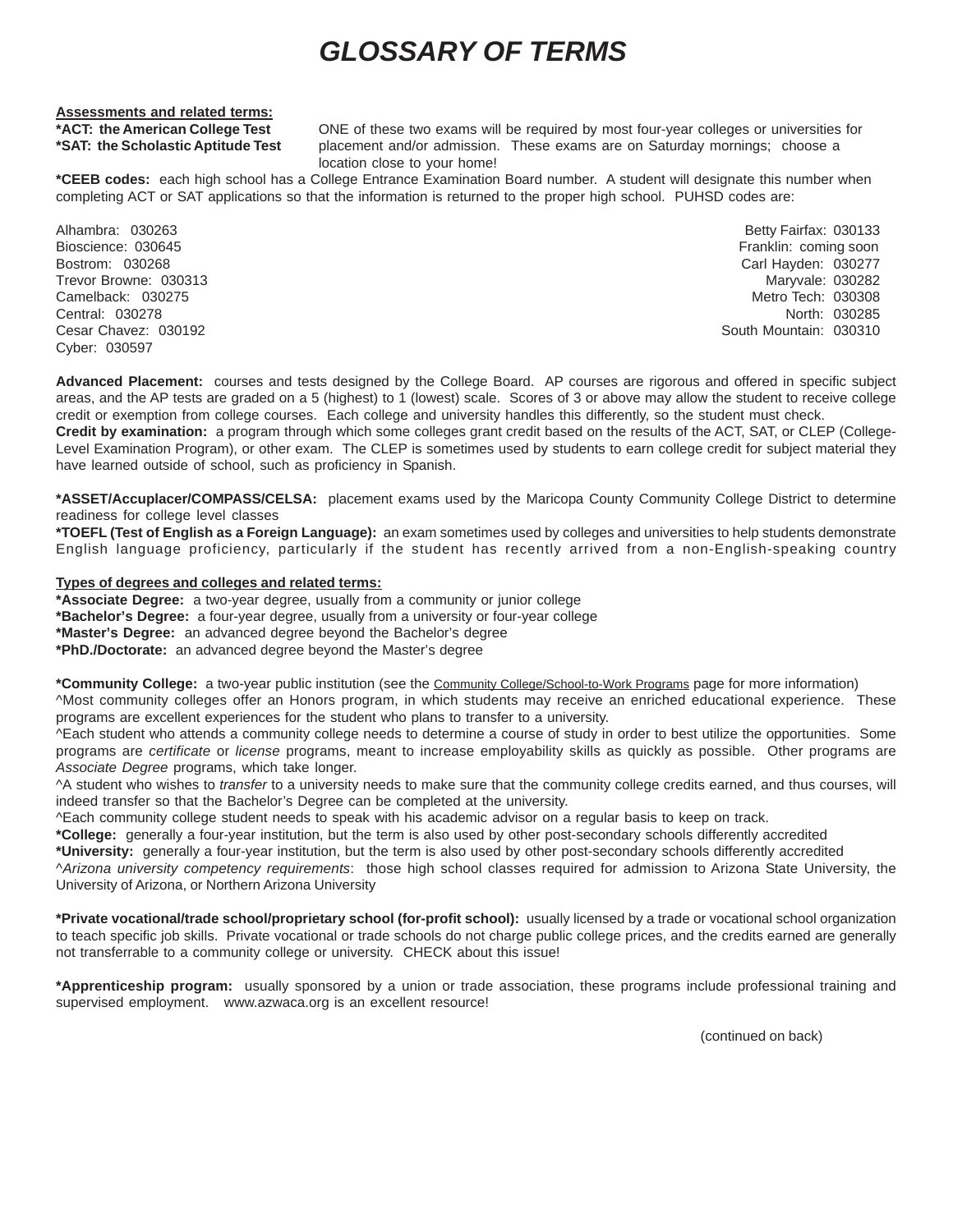### *EMPLOYABILITY SKILLS PROFILE*

### **What do employers expect?**

- Read and understand written materials Actively participate in a group
- Understand charts and graphs Know the group rules and values
- 
- 
- 
- 
- Use tools and equipment the goal
- Speak in the language in which business is conducted Be a leader or a follower to best accomplish the goal
- Write in the language in which business is conducted Work in changing settings and with people of differing
- Use scientific method to solve problems backgrounds

#### **PERSONAL MANAGEMENT SKILLS**

- Attend school/work daily and on time
- Meet school/work deadlines
- Develop career plans
- Know personal strengths and weaknesses
- Demonstrate self-control
- Pay attention to details
- Follow written and oral instructions
- Work without supervision
- Learn new skills
- Identify and suggest new ways to get the job done
- Maintain a positive attitude

#### **ACADEMIC SKILLS TEAMWORK SKILLS**

- 
- 
- Understand basic math Listen to other group members
- Use mathematics to solve problems express ideas to other group members
- Use research and library skills example to the group members' ideas and views
- Use specialized knowledge and skills to get a job done Be willing to compromise if necessary to best accomplish
	-
	-

**The tasks of most jobs are not performed in isolation, so being able to productively and peacefully work with others is essential.**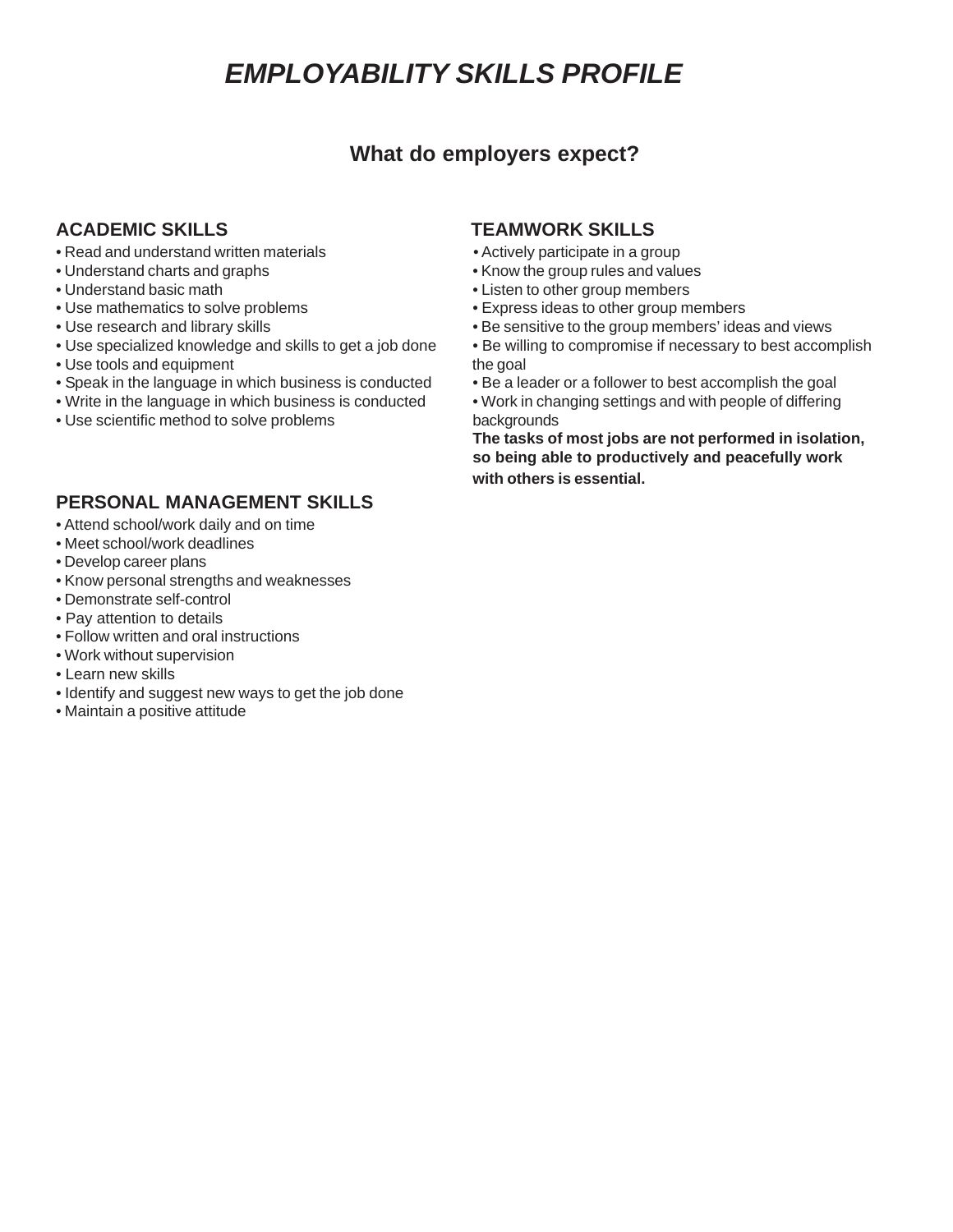#### **Financial Aid terms:**

**\*Free Application for Federal Student Aid (FAFSA):** federal financial aid form that should be completed by all college-bound graduating seniors and parents/guardians who have a Social Security Number. The results will be used by colleges and some scholarshipgranting agencies.

**\*Expected Family Contribution (EFC):** the amount of money a family (student and parents) is expected to provide towards a student's college education according to FAFSA results. The family will receive a *Student Aid Report (SAR)* and will be asked to check the information for accuracy before submission to the colleges of choice.

**\*Grant:** money for college which does not need to be paid back, usually based on financial need. The Pell Grant is the first of several federal grants for which students may apply.

**\*College Work Study:** employment on campus, based on financial need and availability of funds and jobs. Usually CWS jobs are convenient because the student is already on campus, and hours can change each semester as the student's class schedule changes.

**\*Loan:** money for college which does need to be paid back: ask if re-payment is *deferred*

**\*Scholarship:** money for college earned by being selected after completing the application process (usually an application form, a transcript, letters of recommendation, and a personal statement) for an organization or college. Usually guidelines and expectations for renewal are included.

A *merit-based scholarship* is one based on the worthiness of the student, usually a reflection of grades and/or achievements--NOT based on financial need or financial considerations.

A scholarship for *first-generation* students is one for students whose parents did not graduate from college. The student is then the *first generation* to attend college. The student's sisters and brothers (who may or may not have attended college or graduated from college) are also considered *first-generation.*

**\*CSS Profile form:** a form required by some colleges as a supplement to the FAFSA

#### **Other terms:**

**\*Acceptance:** candidate will be allowed to attend; most colleges notify students by a published date. The student should reply whether or not he will attend, as acceptance may be withdrawn if the student does not accept by the given date. The student may not be accepted, but may be *denied admission* or put on a *wait list.* The student who wishes to appeal the college's decision must follow the college's appeal process.

**\*Accreditation:** recognition of a college or university by any of the regional or national accrediting bodies indicating that the institution as a whole has been judged to be meeting its objectives. There are different accreditation organizations for different kinds of postsecondary schools.

**\*Application:** formal submission of a request, accompanied by required forms and materials, for admission to a college or university **\*Class rank***:* the numerical rank of Grade Point Averages starting with "1" of all students within a graduating class. A class rank may also be expressed as a percentile.

**\*GPA:** Grade Point Average--may be *weighted,* meaning that "A's", "B's", and "C's" in Honors, Advanced Placement, and International Baccalaureate courses are given an extra grade point (an "A" = 5 points), or *unweighted*, meaning that all courses are counted equally (an "A" = 4 points). Courses such as student assistant or student tutoring are not included in the Grade Point Average in the PUHSD. The total GPA is determined by totaling the number of grade points in all classes that count and then dividing by the total number of those classes in which grades were earned.

#### **\*College calendars:**

^Traditional semester: two approximately equal semesters

^Early semester: two semesters, the first being completed before winter break

^Quarter: three equal terms of about twelve weeks each

^Trimester: calendar year divided into three equal semesters, the third semester replacing summer school

^4-1-4: two equal terms of about sixteen weeks each, with a four-week interim term

**\*Major/minor:** the areas of study in which a college student chooses to specialize. During the junior and senior years in college, these areas will be the primary focus.

**\*NCAA (National Collegiate Athletic Association):** a standards-based organization which specifies academic requirements for students who apply to Division I and II schools. Each high school submits its own list of core courses for review and can be seen by going to www.ncaaclearinghouse.com and entering the high school's CEEB code.

**\*Pre-requisite:** a class/course/requirement that must be completed before enrolling in the desired course. Sometimes documentation or an instructor signature or approval is required.

**\*School profile:** a 1- or 2-page document produced by the high school that is sent by request with transcripts as part of the application package. It usually describes the school and community and also gives information regarding average ACT/SAT scores, the number of graduates who go to college, and the rigor of the school's curriculum.

**\*Transcript:** the record of high school or college courses and grades. A PUHSD transcript will reflect AIMS scores. An *official* high school transcript may be required for college or scholarship application and requires the signature and stamp of the high school credentials specialist. An *unofficial* transcript can be printed out by a student's counselor and given to the student or parents.

**Tuition:** the basic cost to attend a college or university. Tuition only covers the cost of attending classes; it does not include books, parking, dorm costs, meals, personal expenses, or anything else.

A *tuition waiver* is the elimination or reduction of all or part of the college's tuition costs. The eligibility is usually determined by the individual college or university.

See the Arizona Department of Education website regarding *tuition waivers* based on AIMS scores: www.ade.az.gov/asd/tuitionwaiver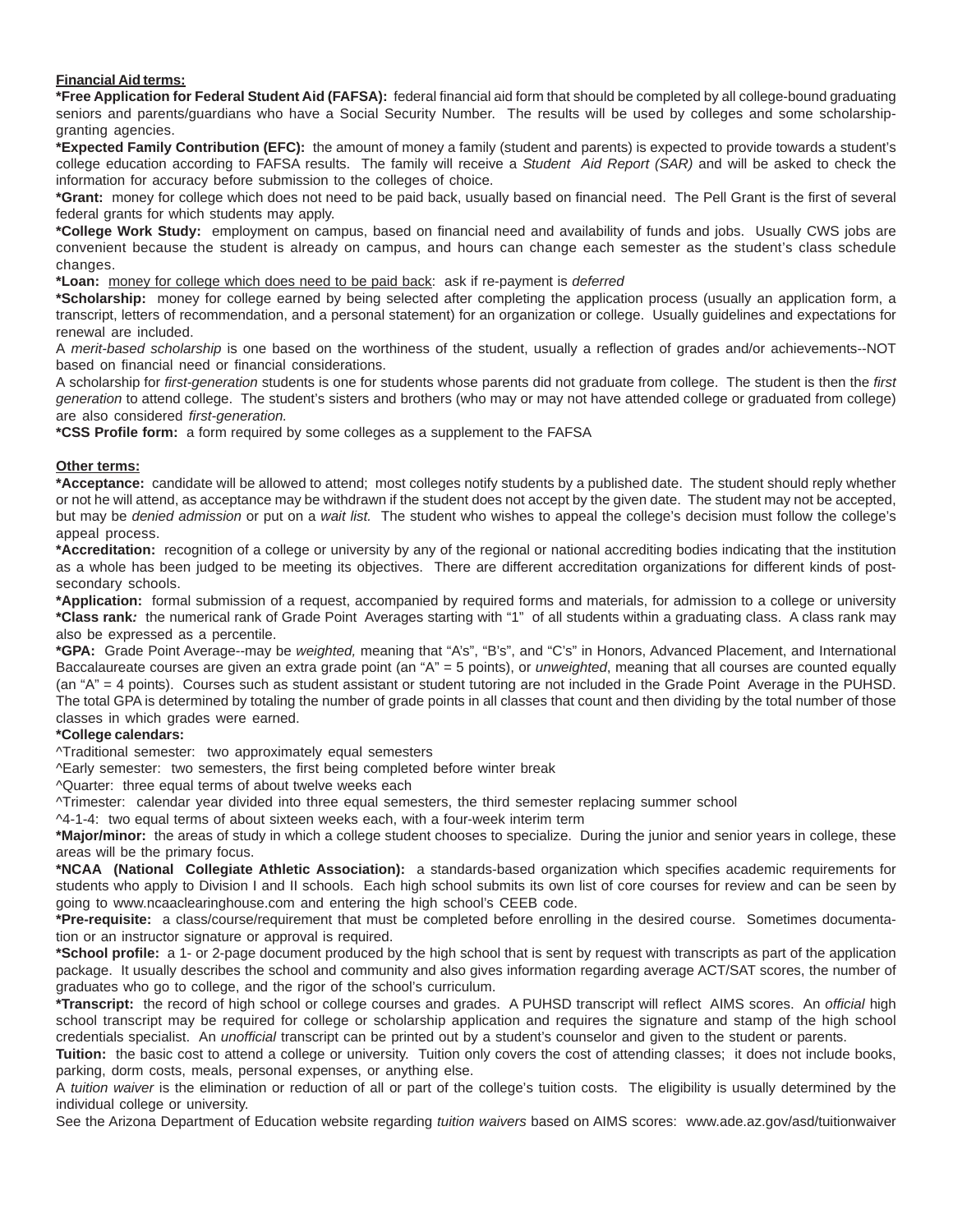### *COMPARISON WORKSHEET/CHOOSING A CAMPUS*

| <b>COLLEGE NAME</b>                                                            |  |  |
|--------------------------------------------------------------------------------|--|--|
| <b>LOCATION (distance from home)</b>                                           |  |  |
| · Arizona                                                                      |  |  |
| • Southwestern                                                                 |  |  |
| • Pacific Coast                                                                |  |  |
| • Eastern                                                                      |  |  |
| • Midwest                                                                      |  |  |
| <b>SIZE</b>                                                                    |  |  |
| • student enrollment                                                           |  |  |
| • physical size of campus                                                      |  |  |
| <b>ENVIRONMENT</b>                                                             |  |  |
| • Type of school (2 yr., 4 yr., technical,                                     |  |  |
| specialized)                                                                   |  |  |
| · school setting (urban, rural, suburban)<br>· location & size of nearest city |  |  |
| · co-ed, male, female                                                          |  |  |
| · religious affiliation                                                        |  |  |
| <b>ADMISSION REQUIREMENTS</b>                                                  |  |  |
| • deadline                                                                     |  |  |
| • tests required                                                               |  |  |
| • average test scores, GPA, rank                                               |  |  |
| · special requirements                                                         |  |  |
| • notification                                                                 |  |  |
| <b>ACADEMICS</b>                                                               |  |  |
| • programs of study (your major offered?)                                      |  |  |
| • internships                                                                  |  |  |
| • special requirements<br>· accreditation                                      |  |  |
| · student-faculty ratio/class size                                             |  |  |
| <b>COLLEGE EXPENSES</b>                                                        |  |  |
| • tuition, room & board                                                        |  |  |
| · estimated total budget                                                       |  |  |
| · application fee, deposits                                                    |  |  |
| <b>FINANCIAL AID/FINANCIAL PLANS</b>                                           |  |  |
| • deadline                                                                     |  |  |
| • required forms                                                               |  |  |
| • % receiving aid                                                              |  |  |
| • scholarships<br>· no aid required                                            |  |  |
| · partial aid required                                                         |  |  |
| · complete or nearly complete aid required                                     |  |  |
| <b>HOUSING</b>                                                                 |  |  |
| • residence hall requirement                                                   |  |  |
| • types and sizes (campus dorm, fraternity                                     |  |  |
| or sorority, off-campus)                                                       |  |  |
| • availability                                                                 |  |  |
| · food plans                                                                   |  |  |
| <b>FACILITIES</b>                                                              |  |  |
| • academic                                                                     |  |  |
| • recreational                                                                 |  |  |
| • other<br><b>ACTIVITIES</b>                                                   |  |  |
|                                                                                |  |  |
| · clubs, organizations<br>• Greek life                                         |  |  |
| · athletics, intramurals                                                       |  |  |
| • other                                                                        |  |  |
| <b>CAMPUS VISITS/ORIENTATIONS</b>                                              |  |  |
| · dates, contact person                                                        |  |  |
| · special opportunities                                                        |  |  |
| <b>PROBABLE COLLEGE MAJOR</b>                                                  |  |  |
| · liberal arts                                                                 |  |  |
| • interdisciplinary or general studies                                         |  |  |
| · specialized (ex: business, nursing)                                          |  |  |
| • pre-professional (ex: education,                                             |  |  |
| medicine, law)<br>• other                                                      |  |  |
| <b>BASIS OF COLLEGE CHOICE</b>                                                 |  |  |
| • primarily mine                                                               |  |  |
| • mine and parents                                                             |  |  |
| • contrary to my preference                                                    |  |  |
| • contrary to my parents' preference                                           |  |  |
|                                                                                |  |  |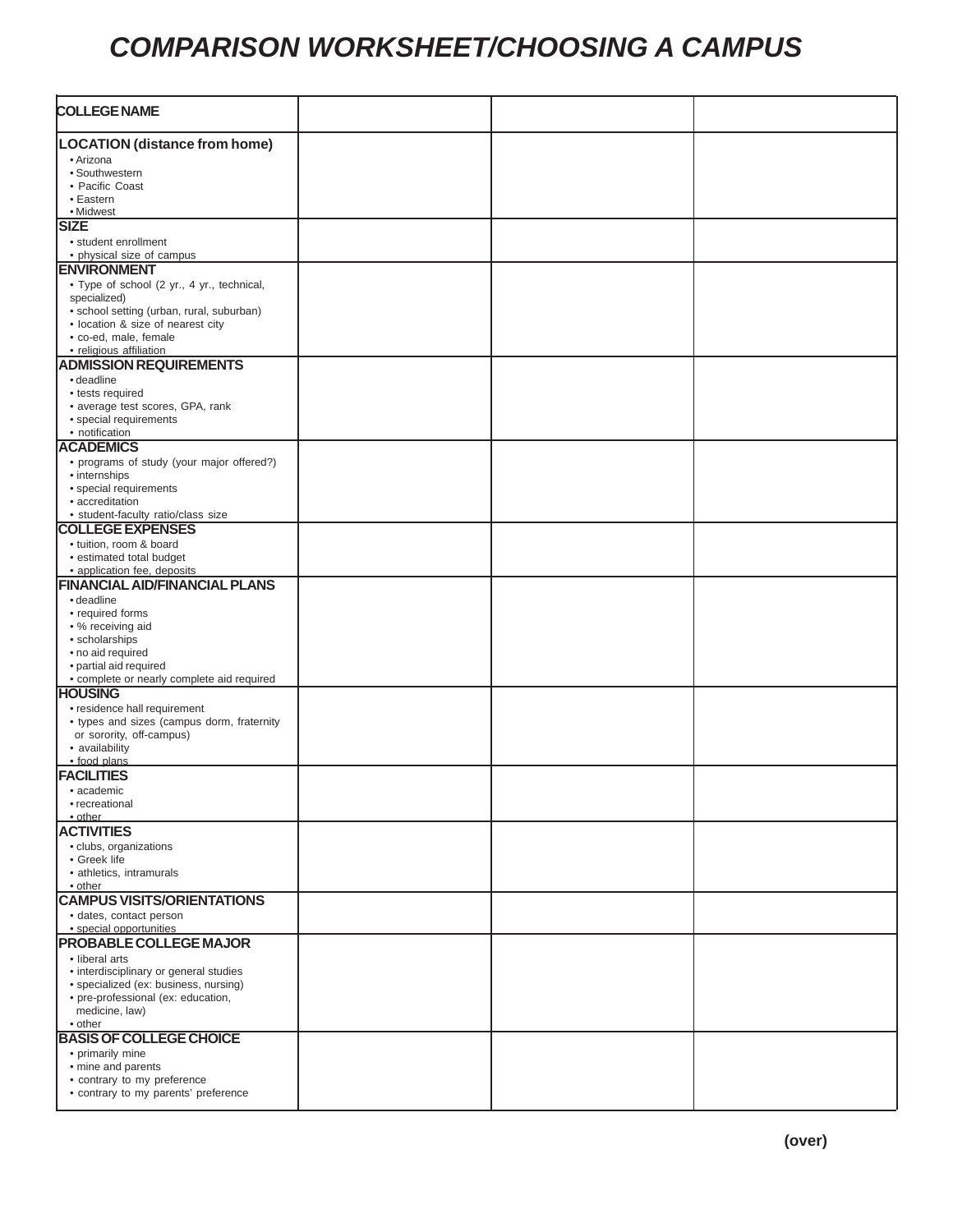### *CHOOSING A COLLEGE CAMPUS/TOURS*

Selecting a college or university is an important FAMILY decision. A variety of factors contribute to the process, but the important thing is to find a place where the student is both comfortable and motivated toward reaching his potential. There are many factors to consider about a school's atmosphere and suitability, including:

- A. Geographic Location
- 1. How close is it to snow, surf or smog? Is it located in a metropolitan or rural area?
- 2. How far is it from home? Will travel costs present a problem?
- B. Size and Environment
- 1. How many students attend the college? What is the size of the freshman class?
- 2. Is it a co-educational or a men's or women's college?
- 3. Is it a church-related institution? Does this matter to you?
- 4. How large are the classes, and what is student/faculty ratio?
- 5. Is it public or private?
- 6. What kinds of health facilities and services are available?
- C. Admission Requirements
- 1. What specific high school subjects, Grade Point Average, and entrance tests are required?
- 2. What are the application deadlines?
- 3. What non-academic activities are considered important by the college?
- 4. Do specific departments have special admission requirements?
- D. Academics and Probable College Major
- 1. Does the college offer a strong educational program in the area of interest?
- 2. Is the faculty qualified, friendly and concerned?
- 3. Does this college offer internships or summer or year-abroad programs?
- 4. Is there an Honors program or College, and what are the requirements for admission?
- E. College Expenses and Financial Aid/Plans
- 1. How much does the institution cost per year? (tuition, fees, campus housing, books and supplies, transportation, etc.)
- 2. Is financial aid available? (The more expensive schools usually offer the greater amount of financial aid, via loans, scholarships and grants.)
- 3. Where is information about campus-based scholarships located?
- F. Housing, Facilities, and Activities
- 1. What kind of campus housing is offered? What about food plans?
- 2. What kinds of recreational activities are offered?
- 3. What kinds of clubs and activities are available?
- G. Campus Visits/Orientations
- 1. What tours are available for parents and prospective students? How are these scheduled?
- 2. Are there group sessions available for parents and prospective students?
- 3. May prospective students sit in on classes? visit a dorm? talk to a coach in a sport of interest?
- 4. Where is the campus bookstore?
- 5. Are there kiosks or student newspapers with relevant information? If so, how can this information be accessed?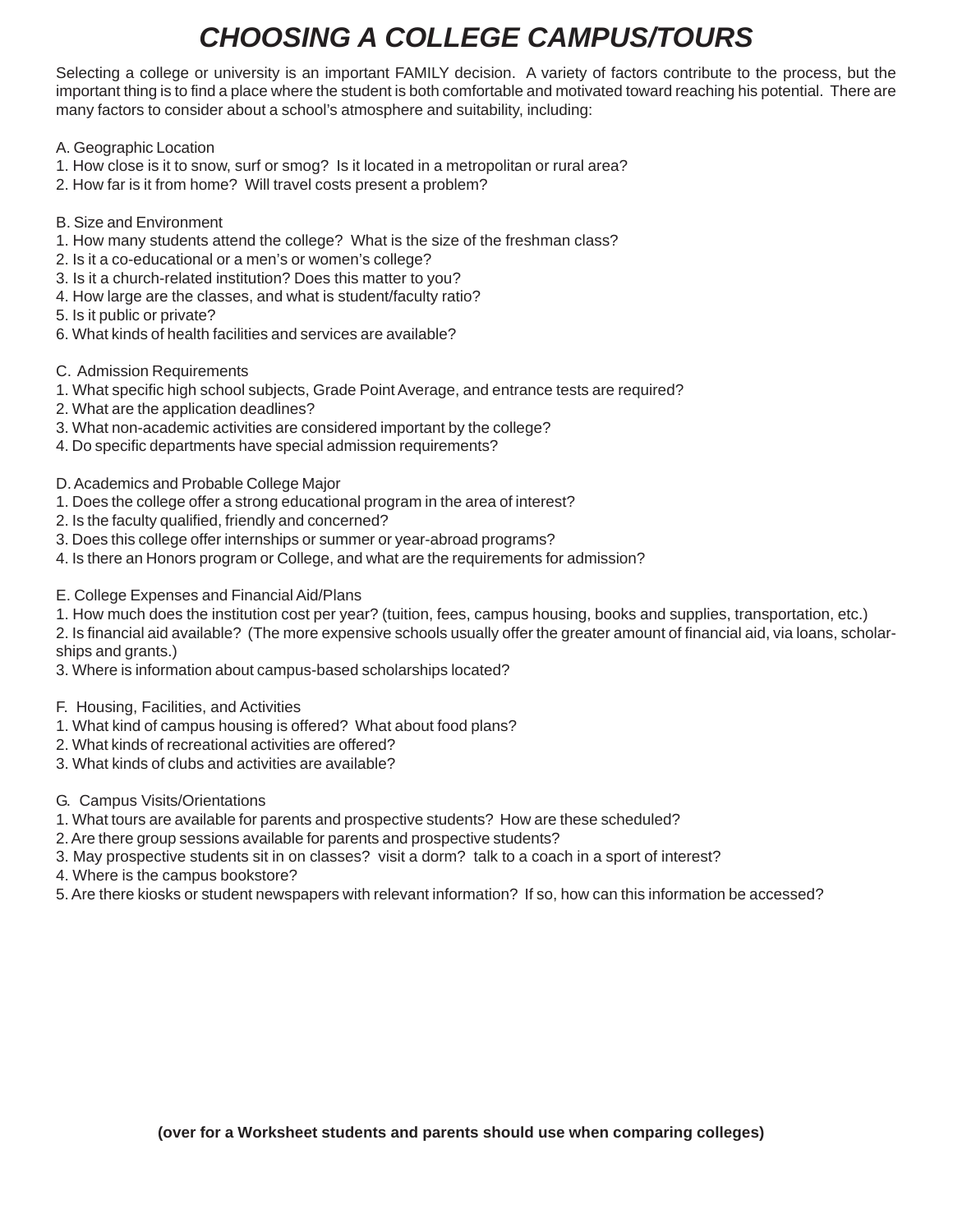#### **FEDERAL GRANTS**

All students and their parents should complete the FAFSA (Free Application for Federal Student Aid) if they have a Social Security Number. All federal dollars are based on the need analysis from the FAFSA. Even if a student or family does not feel qualified for monies, the information is frequently needed for some scholarships to be awarded.

#### 1. **Federal PELL Grant Program**

The federal government PELL program is intended to guarantee eligible low and middle income students financial access to the college or university of choice. PELLs are available to any undergraduate student with financial need who is attending an eligible college or vocational school at least half-time.

PELL grants usually range from \$400 - \$4700, depending on student need determined by the FAFSA.

#### 2. **Campus-Based Funds**

For many students a viable alternative to borrowing, or a supplement to borrowing, is represented in campus employment opportunities. These employment options can be categorized in two basic programs:

**Federal College Work Study:** The federal government provides funding at the college or university to be "awarded" based on need and institutional policy to students. The funding is limited and has not been adequate to provide assistance to every student who would like to be employed. Each student who does receive College Work Study (CWS) will have access to a job on campus where he will be expected to work 12 to 20 hours per week. The student earns at least the current federal minimum wage, but the amount might be higher depending on the type of work and skills required. The student is paid based on the actual number of hours worked and may be required to terminate Work Study employment when the award limit has been reached. These jobs are convenient, sometimes related to the course of study, and tend to be in places where the academic interests of the student can be considered. At the very least, the student's work schedule is changeable due to a change in class schedule each semester. Federal College Work Study positions are posted in the Financial Aid Office.

**Campus Employment:** Because there are insufficient Federal College Work Study funds to meet the student employment needs, and because departments and employers need workers with special abilities, many departments and offices have funds to hire additional student workers. Job postings are in the Financial Aid Office, or the various offices, departments, college and service units on campus. As with jobs outside of the college community, these jobs are similar in pay to off-campus employment. As with CWS jobs, they are conveniently located and often can be worked into a flexible time schedule that allows for class attendance and study time. Jobs off campus are also posted in the Financial Aid Office.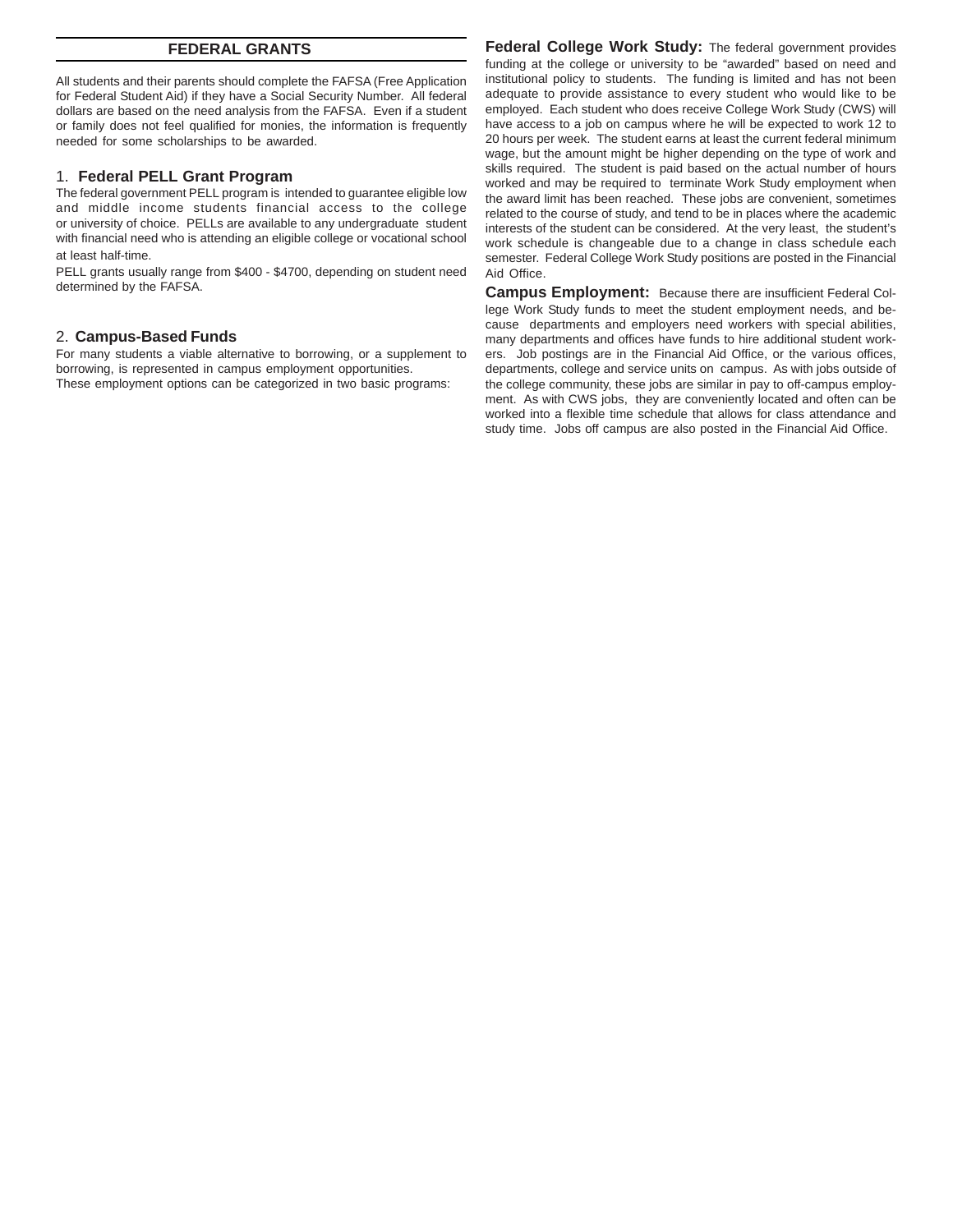#### **3. INSTITUTIONAL AID 5. LOANS Tuition Waivers**

Each year the Arizona Universities and Maricopa County Community Colleges offer waivers covering all or part of the registration fees. These waivers are based on class rank, GPA and other factors such as ACT/SAT scores, difficulty level of courses taken, etc.:

**Arizona State University**...........................CHECK FOR DEADLINE! **Northern Arizona University** ..................CHECK FOR DEADLINE! **University of Arizona**...............................CHECK FOR DEADLINE! **CONTACT EACH UNIVERSITY FINANCIAL AID OR SCHOLARSHIP OFFICE REGARDING DEADLINES! ASK! YOU MAY NOT RECEIVE REMINDERS!**

**Maricopa County Community Colleges**.....Students who rank in the top 15% or score high enough on testing to be eligible for Honors English and to be exempt from CRE (reading) 101 and place at intermediate level for Algebra are eligible for the President's Scholarship. This pays tuition each semester for full-time students and is renewable.

#### **4. COMMUNITY AND ORGANIZATIONAL SCHOLARSHIPS**

Some scholarships are offered through organizations, groups, service organizations, or businesses of which the parent may be a member or employee.

Every PUHSD school advertises scholarships differently, so each student should **check to see how YOUR school advertises scholarships!**

**Federal Stafford Loan:** A loan program in which eligible students may borrow from a bank, another financial institution or a participating college or university. The federal government pays the interest on the loan while the student is in school.

Repayment and interest begin six months after the student graduates, leaves school or drops below half-time enrollment.

**Federal PLUS Loan:** A loan program (not need-based) in which parents can borrow from a bank or other lender. Repayment of

principal and interest begins within 60 days of loan disbursement. **Federal Supplemental Loan for Students (SLS Loan):**

A loan program (not need-based) in which graduate students and self-supporting undergraduate students can borrow from a bank or other lender. Repayment of principal and interest begins within 60 days of loan disbursement.

**Perkins:** A campus-based loan program. Colleges get government money which they loan to students with exceptional need. Repayment begins nine months after graduation at the stated interest rate.

\*\*\*Loans should only be considered as a **last resort** to financing your education. Discuss this issue as a family and with the financial aid office at the college.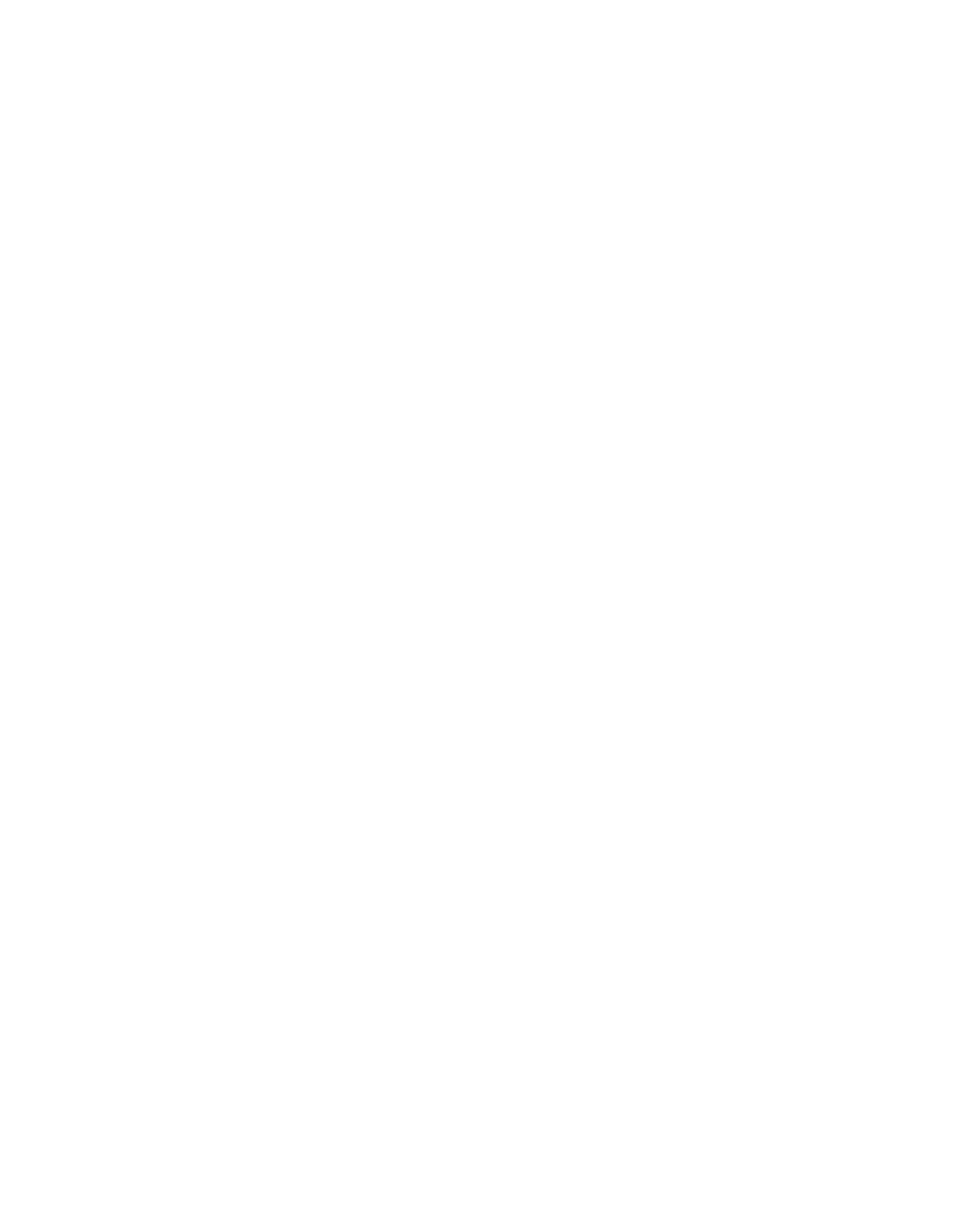### *COMMUNITY COLLEGES/SCHOOL-TO-WORK PROGRAMS*

A School-To-Work program begins in high school and continues with **What degrees and certification can I receive?** course work at a community college. Arizona has one of the most The Maricopa County Community College District offers the extensive community college systems in the United States. Each of the following degrees and certifications: community colleges offers general education classes and also specializes in various occupational areas. The community colleges provide the option **Associate of Applied Science:** This degree is of continuing a student's education at a four-year university or acquiring an awarded to students who complete the requirements Associate Degree in a specific career field.  $\blacksquare$  of a specified two-year program in preparation for a

There are 10 Maricopa County Community Colleges in addition to two specific career. Maricopa Skill Center sites\*. Each community college offers the first two years leading to a four-year college degree. Also, each community college has **Associate of General Studies:** This degree is awarded specialty career programs that are excellent. Ask your counselor about to students who complete an approved two-year those. The 10 Maricopa County Community Colleges and a place program in general studies. to start on the Internet are:

Estrella Mountain Community College | Phoenix College | The length of time necessary to complete certificate

| <b>GateWay Community College</b>                                        | Rio Salado Community College     |
|-------------------------------------------------------------------------|----------------------------------|
| <b>Glendale Community College</b>                                       | Scottsdale Community College     |
| Mesa Community College                                                  | South Mountain Community College |
| Chandler- Gilbert Community College   Paradise Valley Community College |                                  |

\*One skill center is located at 12th St. and Buckeye Road in Phoenix, and the other skill center is on Estrella Mountain Community College's campus in Avondale.

#### **What are the advantages of going to one of the Maricopa County Community Colleges?**

- Every year of college increases earning potential
- Smaller classes than those at a four-year university
- Less expensive tuition than at a university
- Availability of desired classes may be greater
- Classes taught by instructors who are part-time business people
- from the community in Career and Technical Education areas

• Transfers in good standing to another college or university IF the student TELLS his community college advisor that he wishes to transfer and thus takes the proper courses. Developmental or remedial courses NEVER transfer.

Students who wish to enter **apprenticeships** will many times find that some of the training is going to be completed at the community college. **Need help in assessing your career interests?** Students should check the website azwaca.org **Example 2018** Use Choices Planner at access.bridges. com. You may use this

will also give students and parents information about the post-secondary schools where various careers may be studied. This allows families to You may also use AZCIS to do the same research. Ask at compare the cost, quality of training, employment prospects, and length school for the codes. of training for the different programs at community colleges and proprietary schools. Families MUST consider these factors when *choosing* a post-secondary school.

 my.maricopa.edu **Certificate:** A certificate is awarded to students who have completed an approved vocational program. programs varies depending upon the achievement of the technical skills necessary in a specific program.

> License: A license is awarded to students who have completed a program of study approved by the licensing agency. These programs vary according to the specific license requirements.

**Associate of Arts:** This is a college transfer degree and is recommended for students who plan to complete the first two years of a baccalaureate program at the community college. Because the first two years of a baccalaureate program vary considerably among curricula and institutions, it is usually necessary to design the course work for this degree to satisfy the curriculum outlined in the catalog of the university to which the student intends to transfer.

**Associate of Applied Arts:** This degree is awarded to students who complete requirements of a specific two year program in preparation for a specific career.

**Associate of Science:** This is a college degree and is similar to the Associate of Arts degree, except that the student's major emphasis is in science or engineering course work. This degree is usually in preparation to transfer to a university.

for complete details regarding these excellent training programs. The same or at school. Contact your school librarian to get your school login and password information. Then you can take an assessment and/or get lots of valuable information about The website www.azhighered.org carears, educational requirements for those careers, and<br>
will also give students and parents information about the post-secondary future prospects.